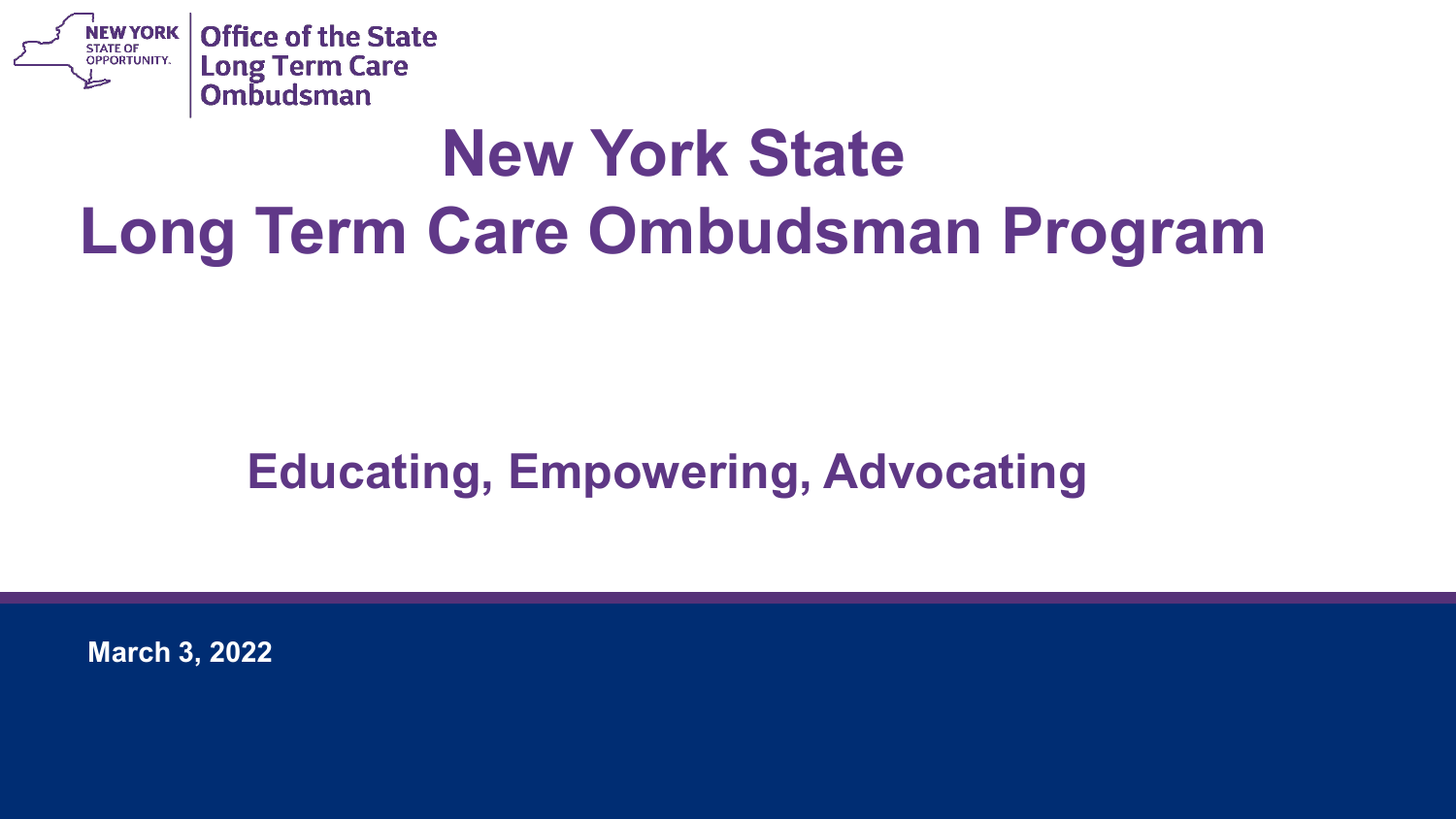- Mission and Values of the Long Term Care Ombudsman Program (LTCOP)
- Administration and Structure of LTCOP
- Role of Certified Ombudsman (paid staff and volunteers)
- Ombudsman Complaint Investigation Philosophy and Process
- Resident Rights: Overview
- Resident Rights: Care Planning and Discharge Planning
- Involuntary Discharge

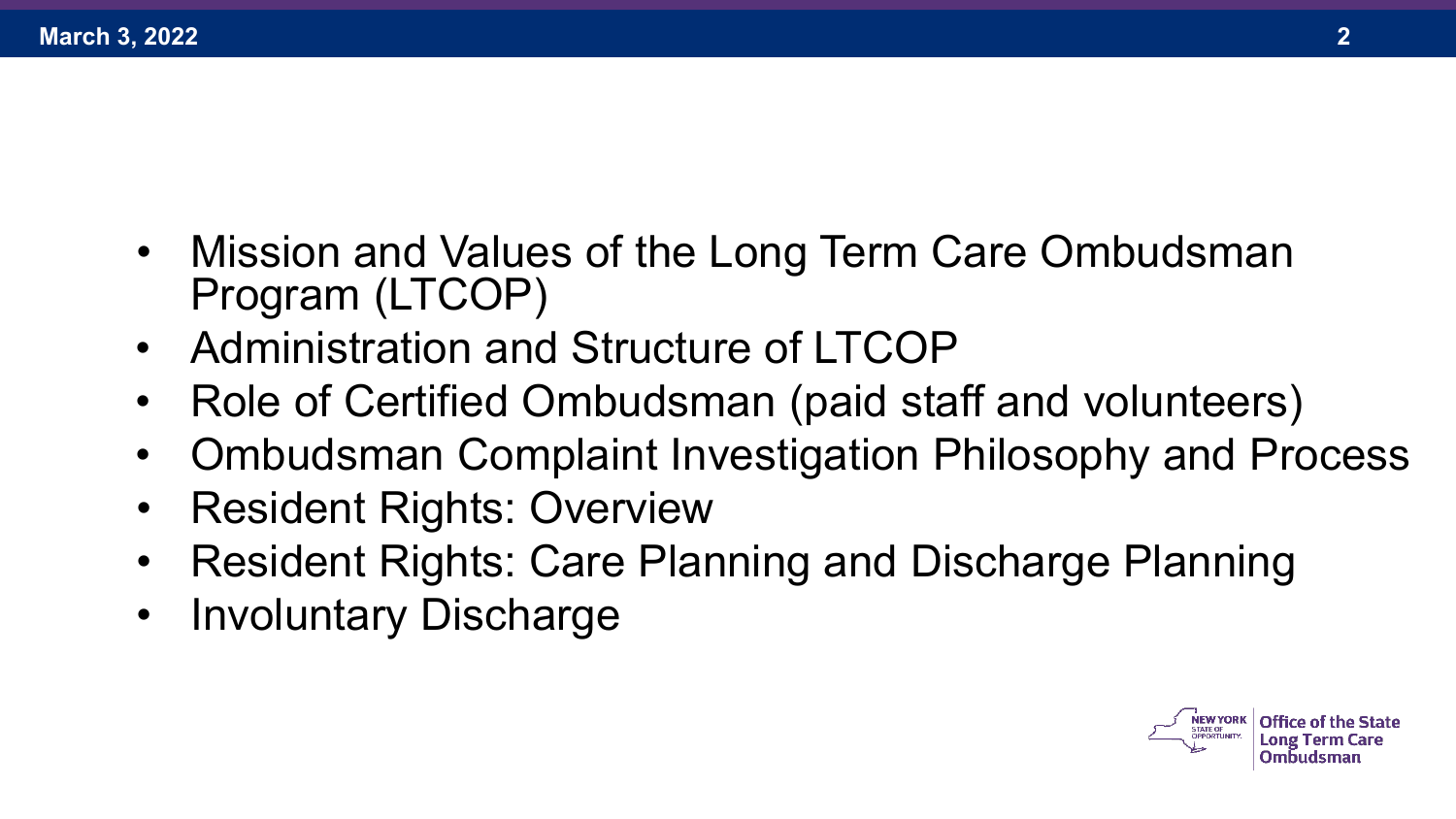# **Ombudsman Program Mission**

To serve as an advocate and resource for older adults and persons with disabilities who live in long-term care facilities

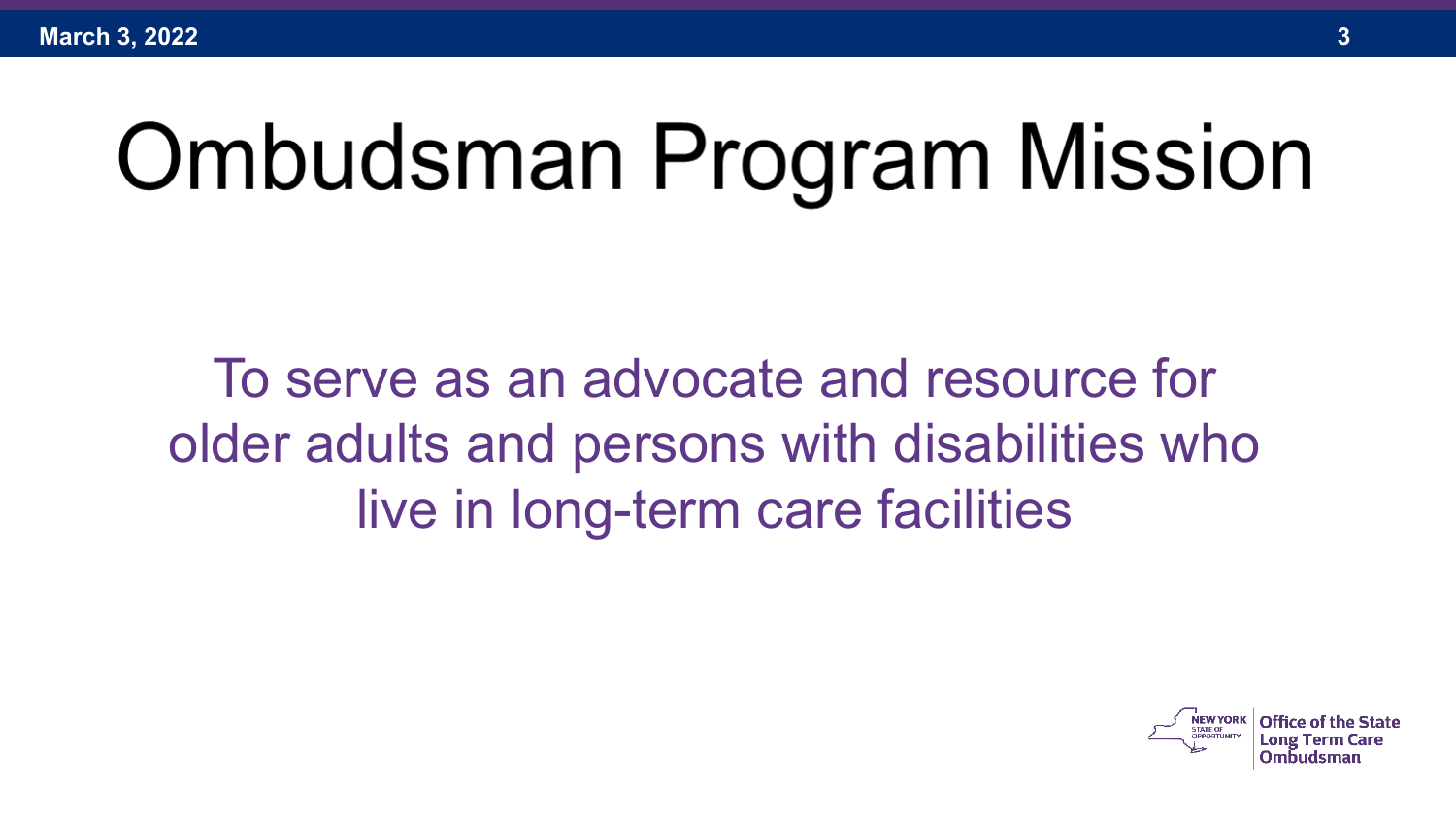## Ombudsman Program Values

Resident-Centered Focus

**Confidentiality** 

**Accessibility** 

Prevention

Resident Empowerment & Autonomy

Complaint Resolution

**Objectivity** 

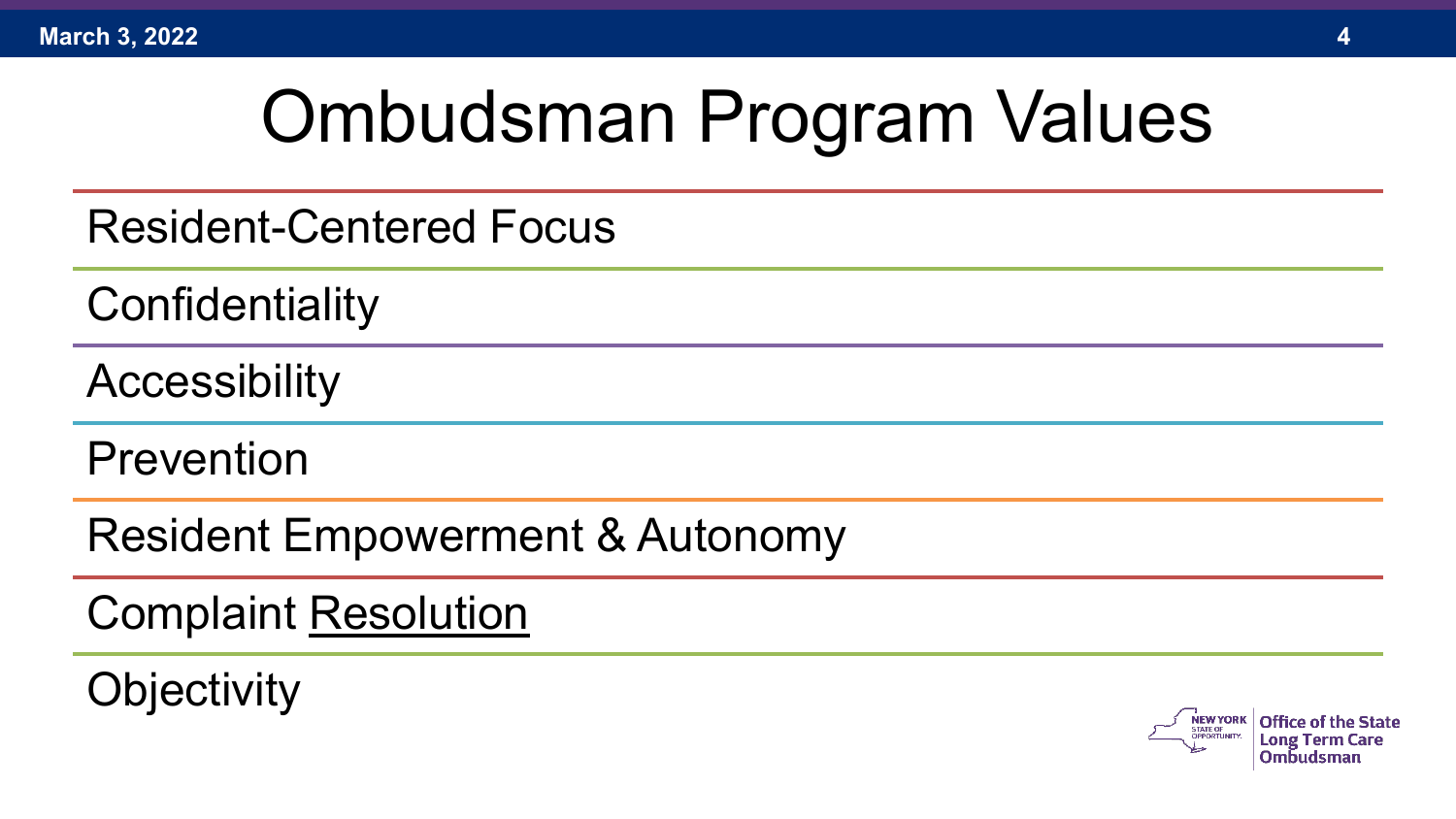#### **Administration of the LTCOP Program**

- $\triangleright$  The Older Americans Act, administered by the Administration on Community Living (ACL), requires each state to establish an Office of the State Long-Term Care Ombudsman.
	- In **New York**, the program is administratively housed within the State Office for the Aging (NYSOFA) and provides advocacy services through a network of regional programs.
		- The NYS LTCOP has 3 Assistant State Ombudsmen who supervise all regional programs and who are overseen by both a Senior Assistant State Ombudsman and the New York State Ombudsman.
			- To manage the 15 regional LTCO Programs from the State LTCOP Office, each ASO is individually assigned to 5 separate regional LTCO Programs.
				- Each regional ombudsman program has a designated ombudsman coordinator who recruits, trains and supervises a corps of volunteers that provide a regular presence in nursing homes and adult care facilities.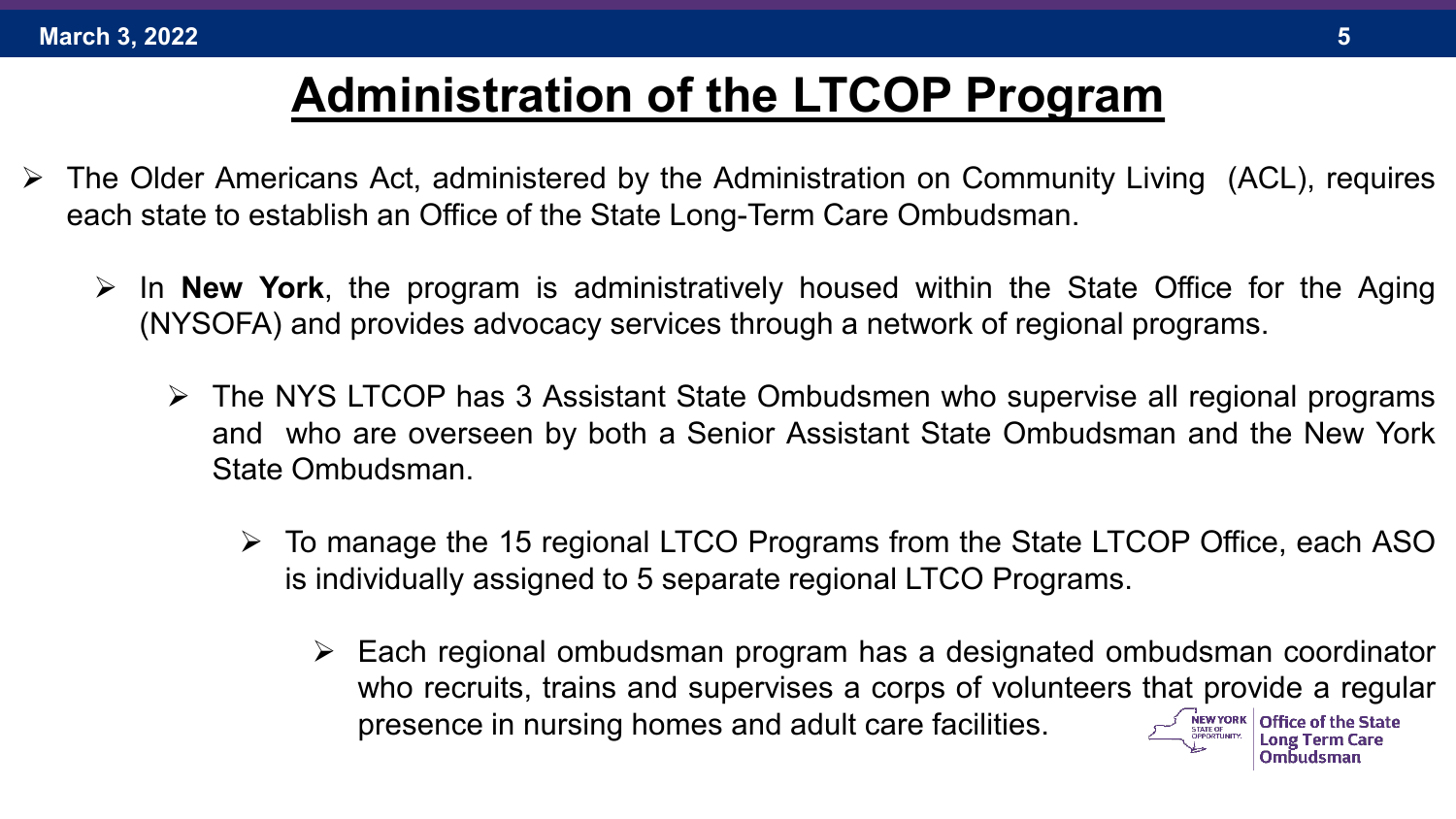#### **LTCOP Regions**





Office of the State Long Term Care<br>Ombudsman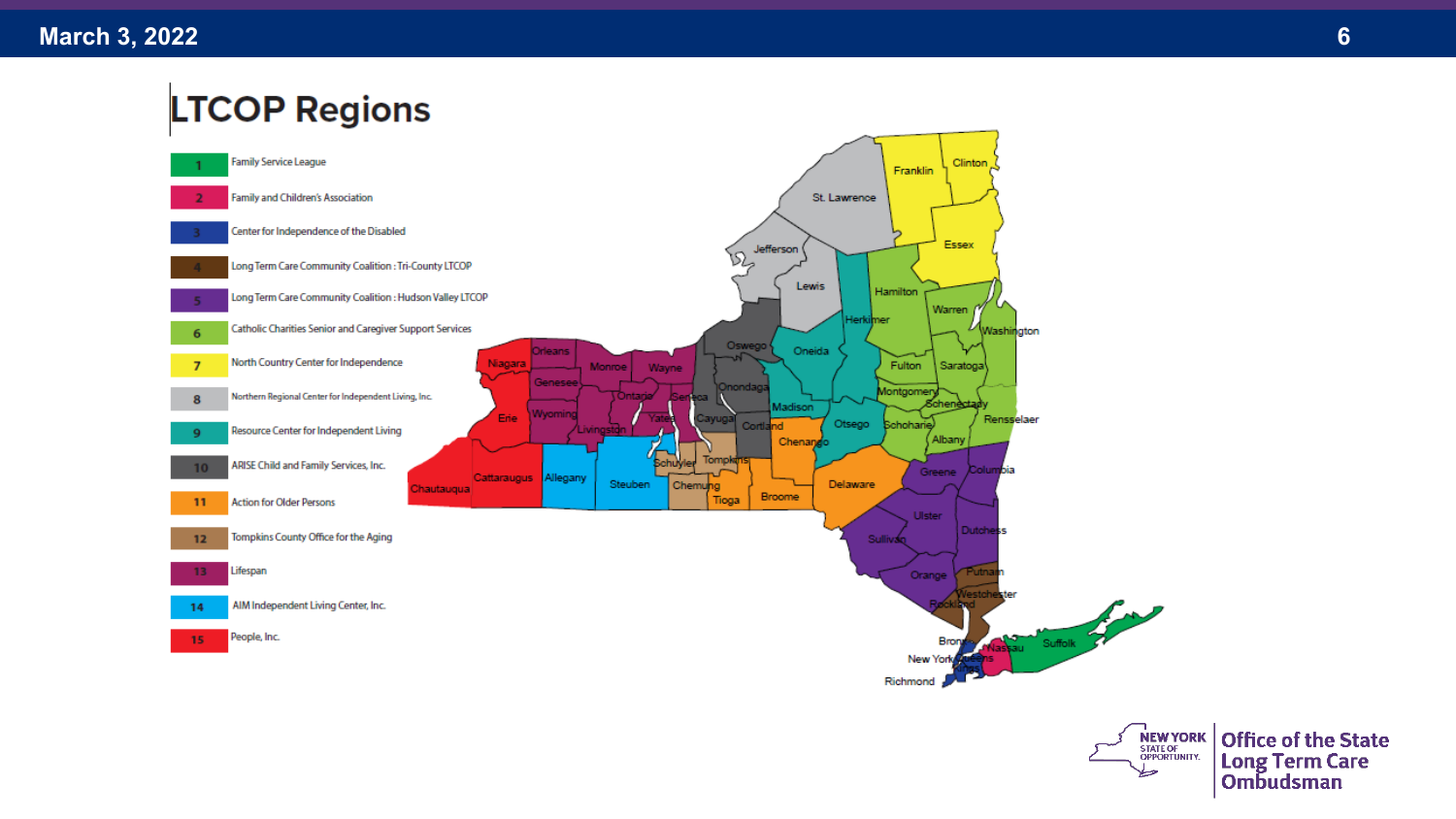## **LTCOP by the Numbers**

- $\triangleright$  Approximately 1,400 Long Term Care Facilities
- $\triangleright$  Over 160,000 beds
- > Includes Skilled Nursing Facilities, Adult Care Facilities and Family Type Homes
- $\triangleright$  Approximately 35 Full Time and 15 Part Time Staff Statewide
- Approximately 250 Certified Volunteer Ombudsmen

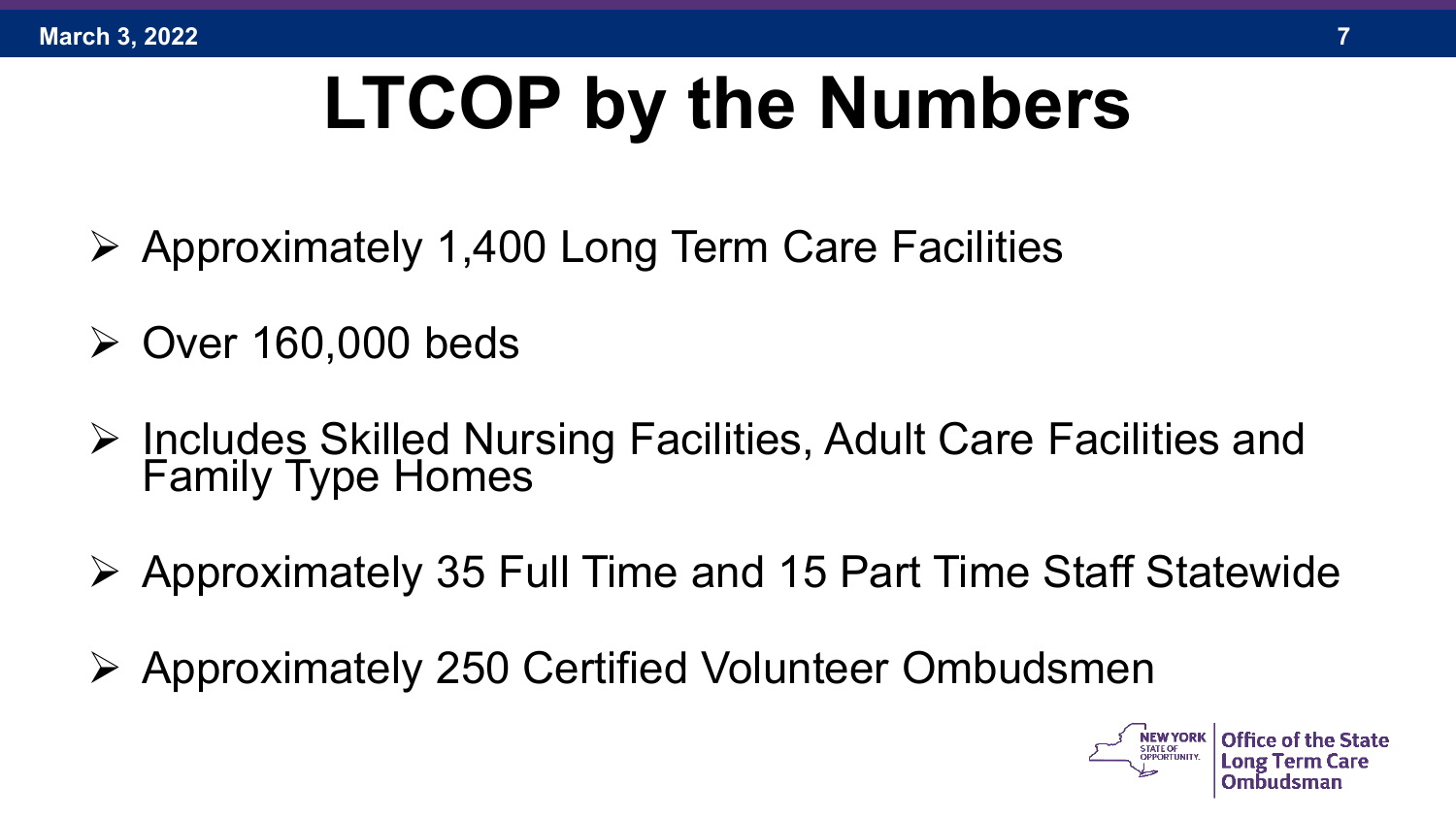## Certified Ombudsman Requirements

• All Ombudsmen (staff and volunteers) must complete a 36-hour certification training

• All Ombudsmen (staff and volunteers) must complete 18 Continuing Education credit hours each program year.

• Volunteers commit to 2-4 hours weekly in a facility

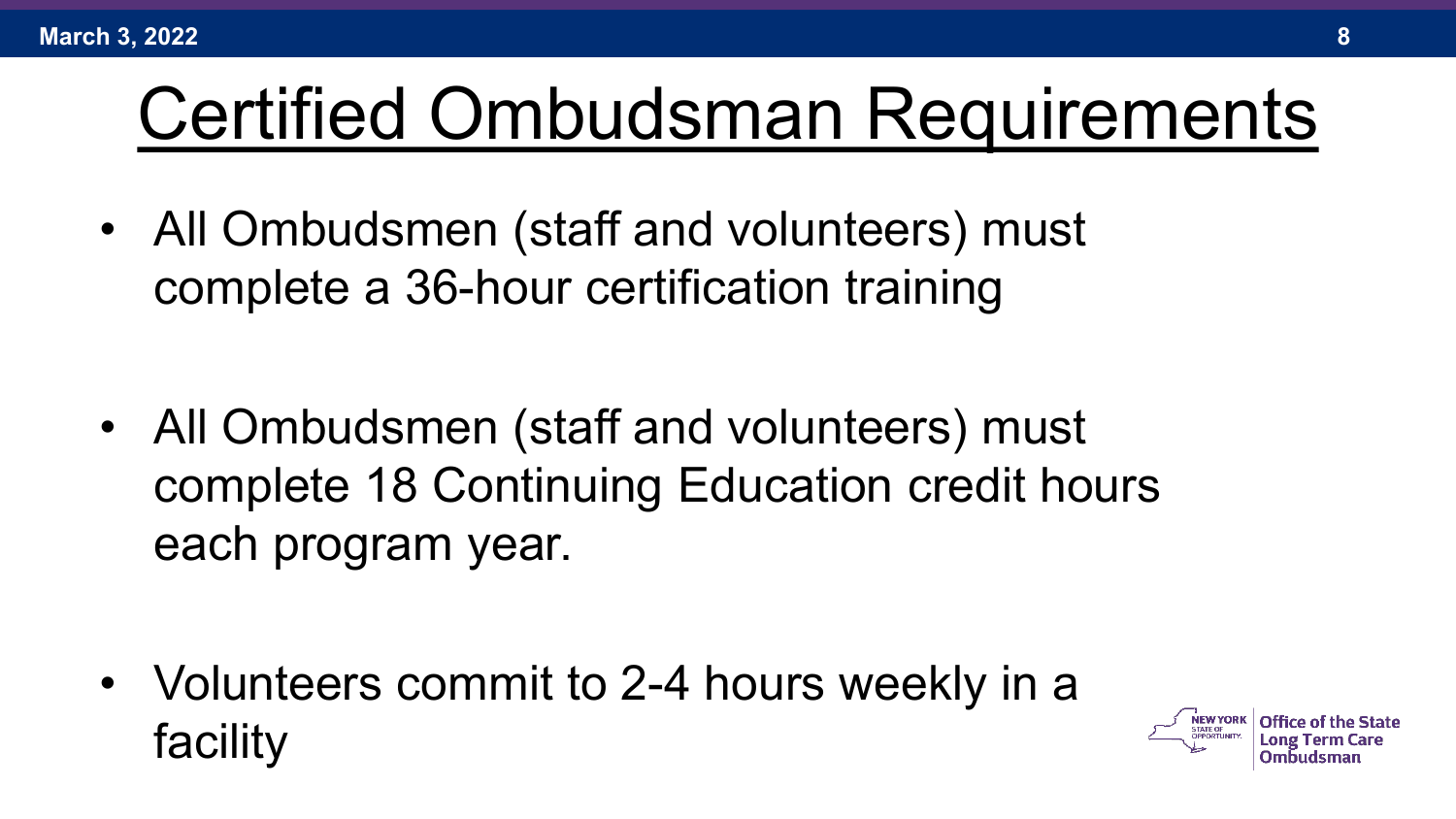### Responsibilities and Authorities of a Long-Term Care Ombudsman under the Older Americans Act

- Investigate & Resolve Complaints
- Educate consumers/providers on residents' rights
- Advocate for quality care in LTC facilities
- Promote development of resident/family councils
- Access to all LTC facilities without interference
- Access to residents and medical records with consent

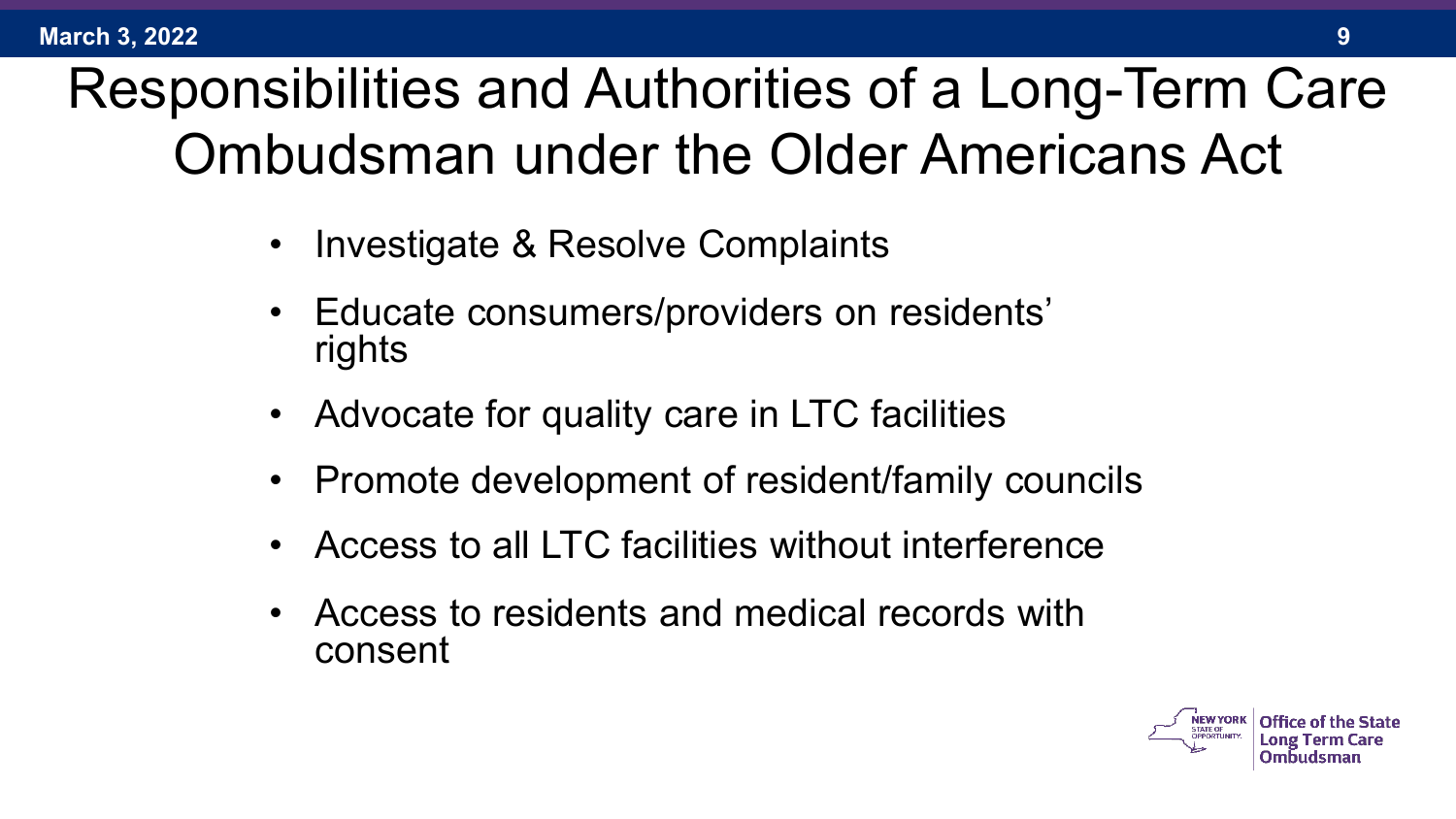#### **March 3, 2022 10**

## Ombudsman Roles

- Listener/Investigator- gathers information, then evaluates facts
- Educator- on resident rights, responsibilities and regulations, on how to choose a nursing home, on staffing, and on resources in the community
- Negotiator/Mediator/Collaborator- helps to improve communication and find acceptable solutions, act as a 3rd party facilitator between roommates/other residents and staff
- ❖ Referral Agent/Broker to other agencies who may be better able to help
- $\cdot$  Problem Solver is thoughtful and assists in resolving resident problems/issues by providing options and resources
- Systems Change Agent- advocating for concerns of residents and the need for change on a systems level. Working on broader, underlying problems for residents of LTC facilities

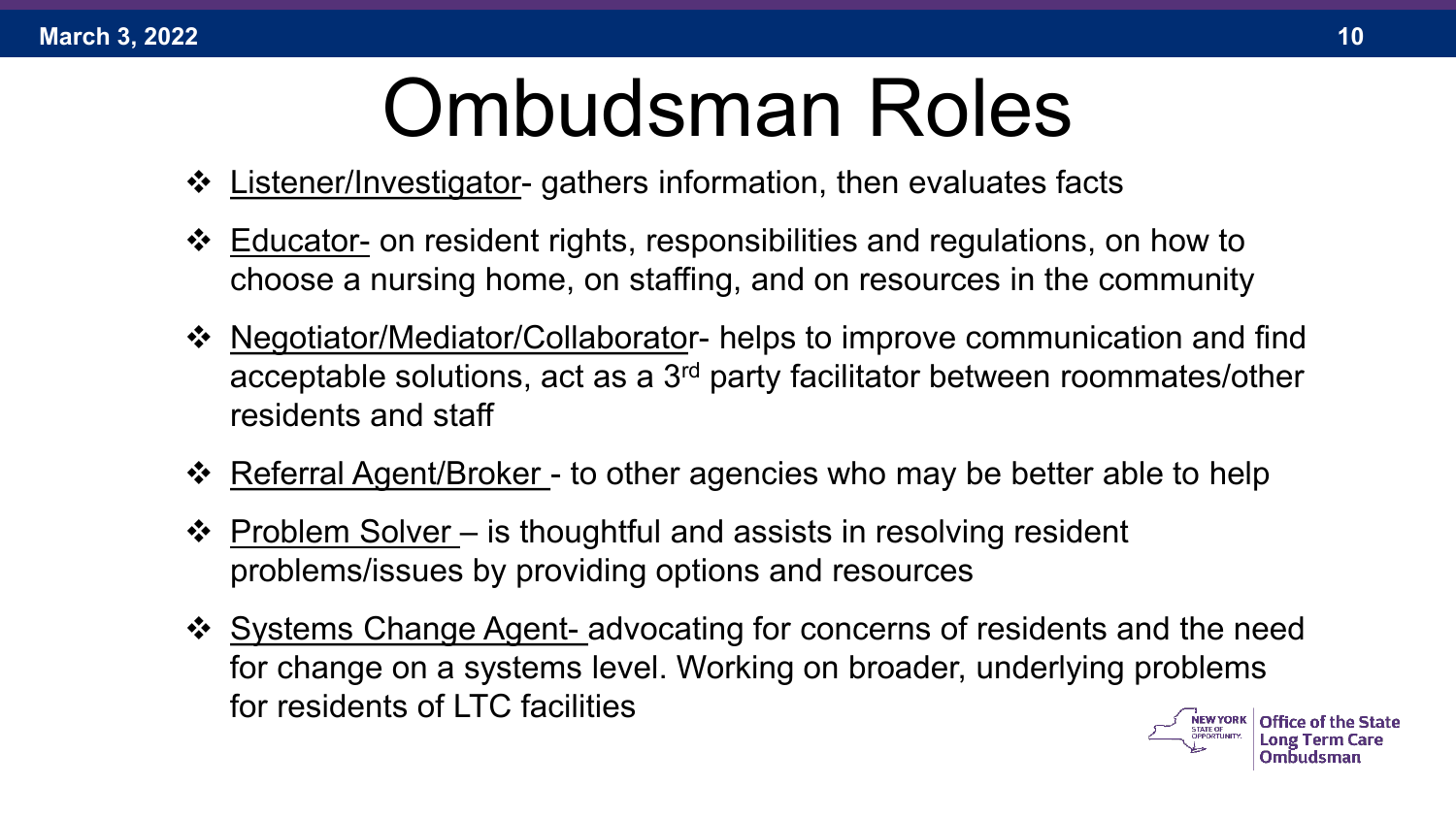## **The LTCOP's primary focus is to be resident-centered at all times.**

- The resident is always the first person with whom an Ombudsman must discuss any complaints or concerns.
- A resident's wishes always remain the focus and priority of any action taken by an Ombudsman

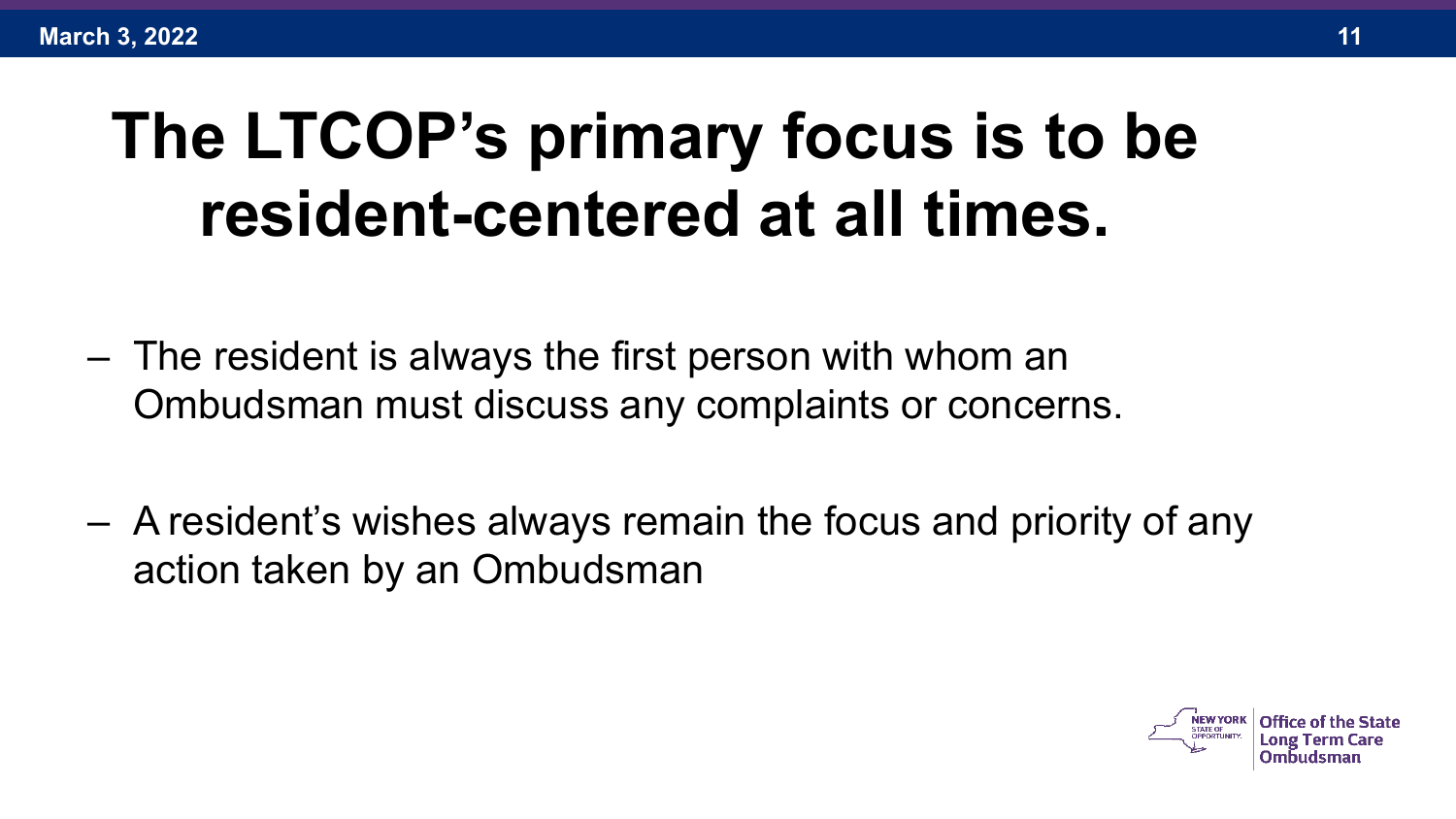

- Before beginning any investigative work on behalf of a resident, an Ombudsman must receive verbal permission to do so from the resident, or their representative.
- A resident, or their representative, is always first fully informed about how the Ombudsman program can help them.
- The resident, or their representative, then needs to give the Ombudsman Program verbal permission to work on their behalf to resolve their complaints, to review their records if needed, and to reveal their identity and/or information in order to help resolve their complaint. The Ombudsman must then document that verbal permission was granted in their own documentation.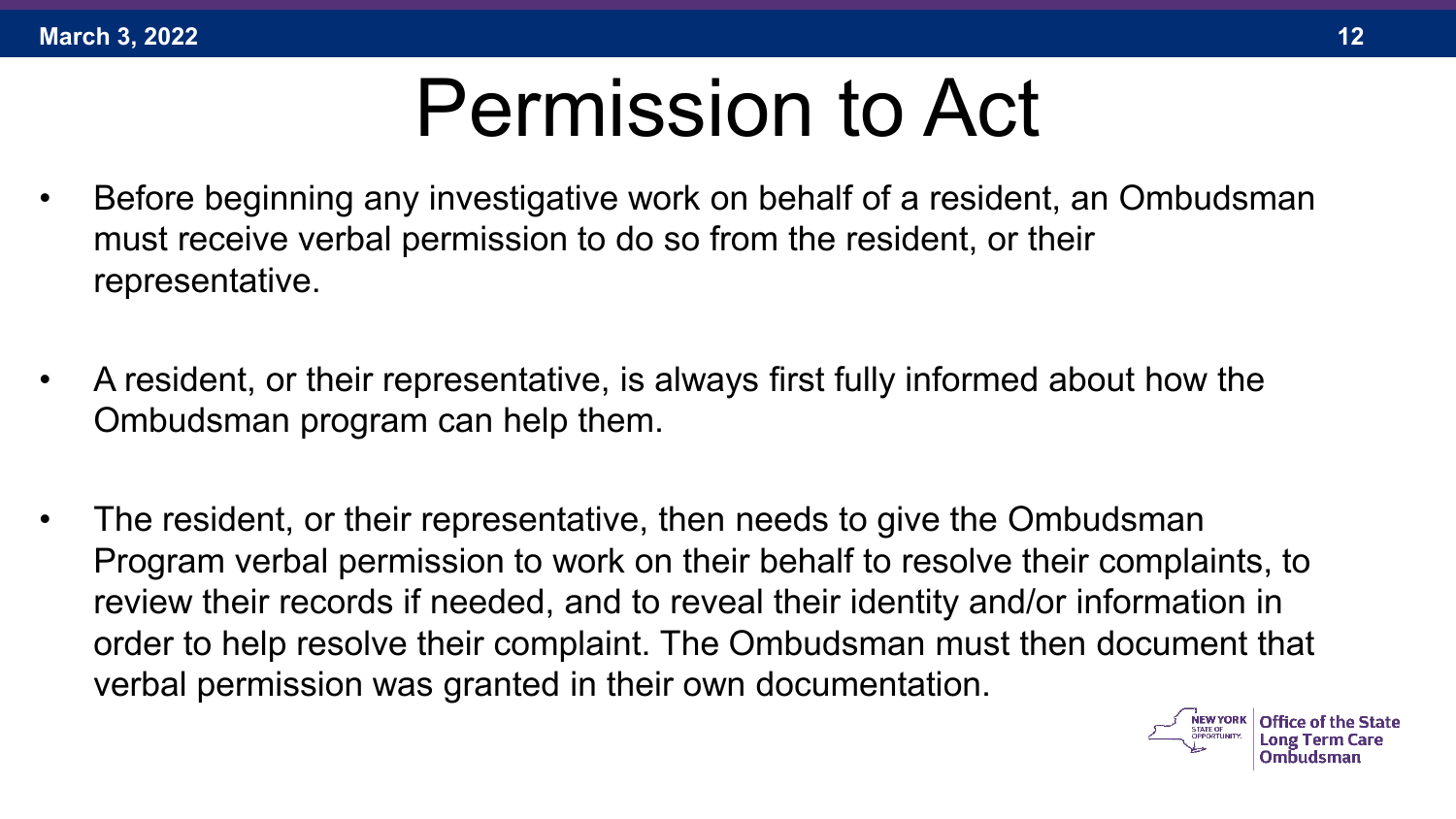#### **How does an Ombudsman Resolve Complaints on behalf of Residents?**

1. Ombudsman meets with the resident/complainant, clarifies the issues, looks at root causes, and brainstorms potential resolutions with the resident

2. If permission obtained from resident/complainant, Ombudsman will gather information about the concerns presented by interviews with staff, observation, and/or review of records

6. Define a solid plan and timeline to implement the solution

5. Mutually agree on a solution

7. Execute the solution, and evaluate the solution over time

8. After trying out the resolution, if it doesn't work, can go back to step 4 to renegotiate an alternative solution with staff to develop and execute a new plan

3. Bring all key staff together with the resident and the Ombudsman. Again determine root cause of the concern

4. Brainstorm and define potential solutions consistent with resident wishes

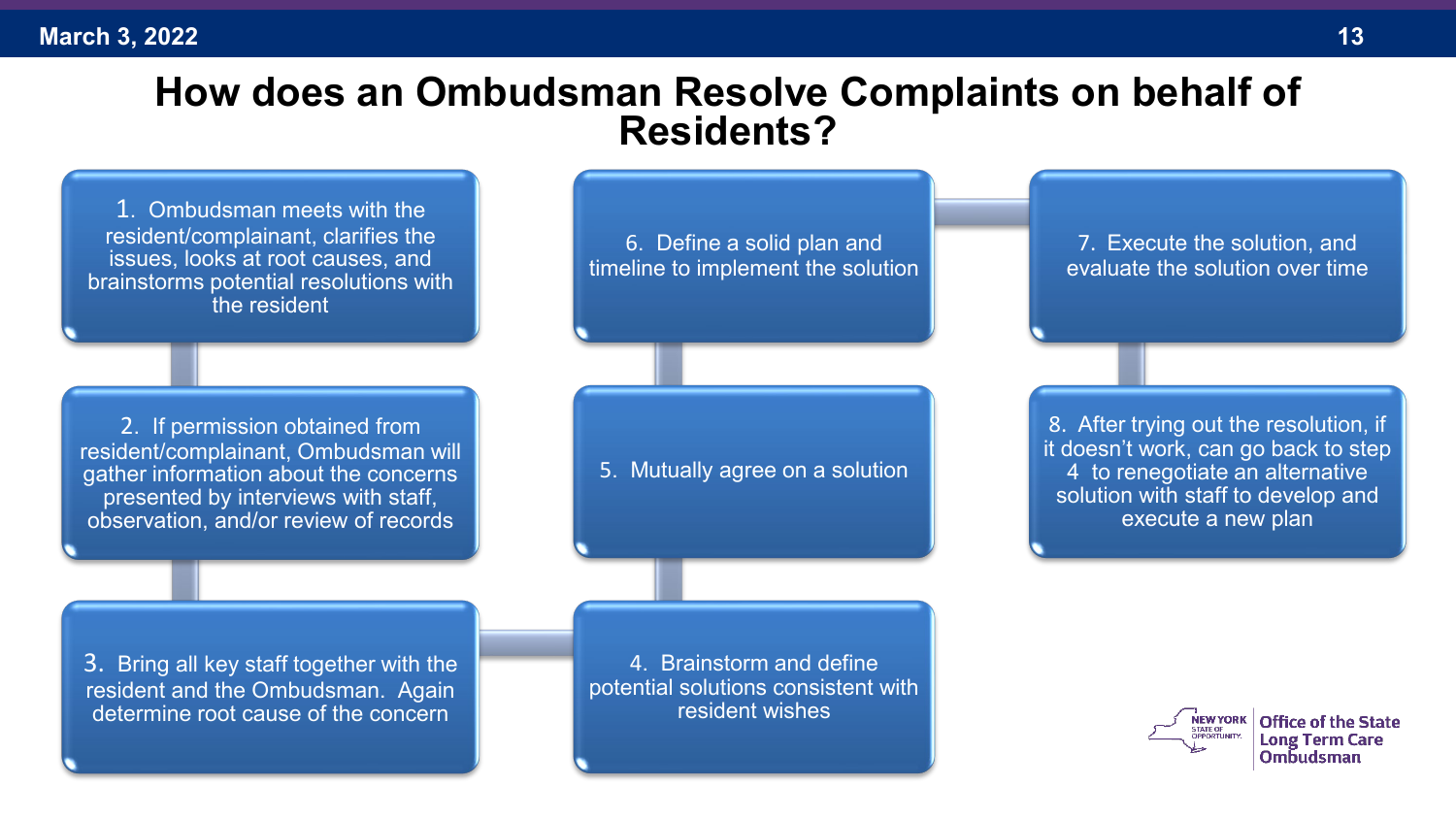#### Role of the New York State Department of Health (DOH)

#### Role of the LTCOP

| <b>Quality of Care</b>                                                                                                                        | <b>Quality of Life</b>                                                                      |
|-----------------------------------------------------------------------------------------------------------------------------------------------|---------------------------------------------------------------------------------------------|
| Regulatory compliance based on<br>minimum standards.                                                                                          | Goes above and beyond minimum<br>standards to address ANY expression<br>of dissatisfaction. |
| DOH's presence is for shorter intervals<br>at least once a year for routine surveys<br>or periodically in response to called in<br>complaints | LTCOP has a regular and more routine<br>presence.                                           |
| Sanctions facilities with a deficiencies                                                                                                      | Ombudsmen works with facility staff<br>to resolve complaints.                               |

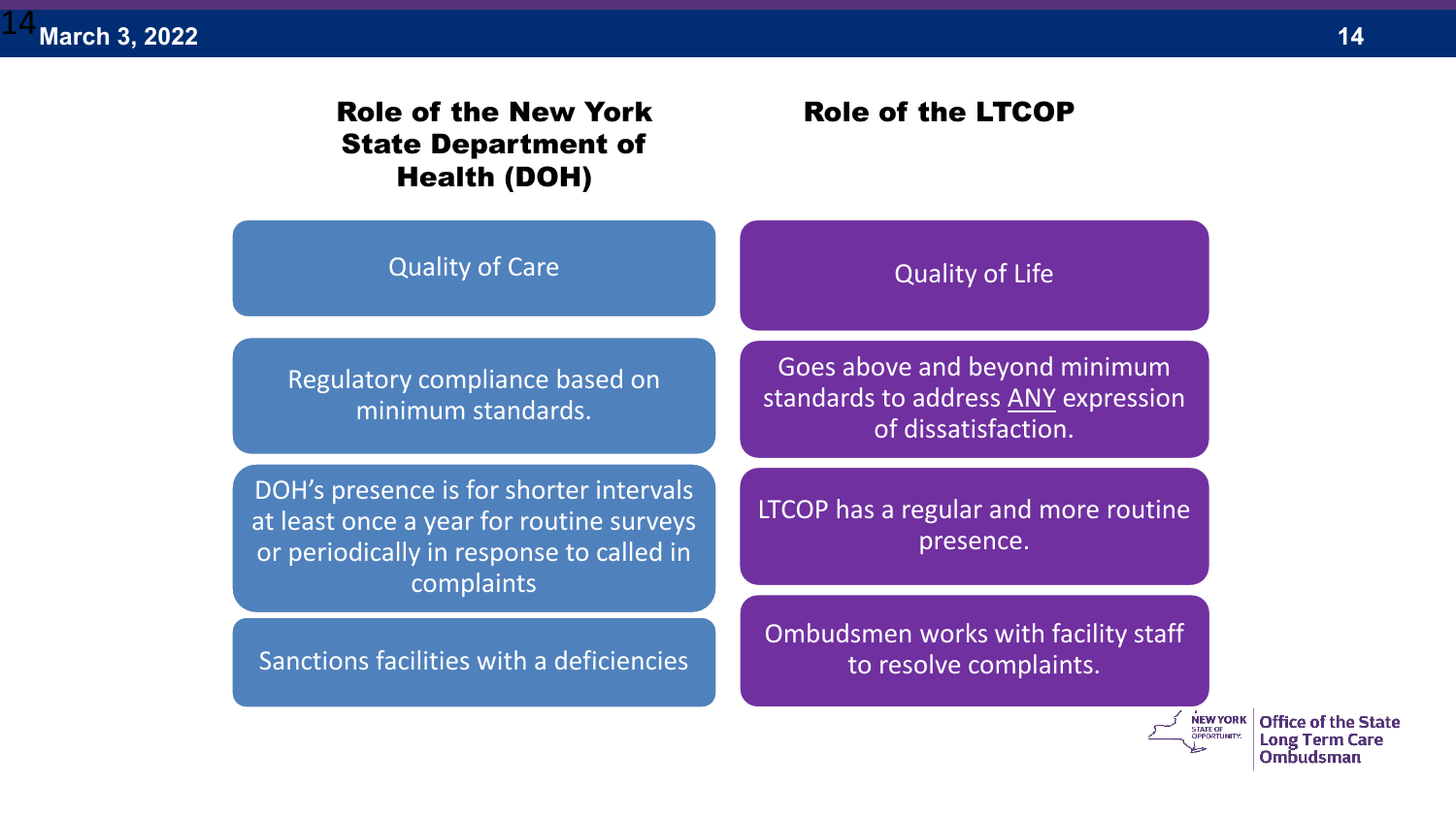### *"Similar, but Different"*

#### *SIMILARITIES:*

- Both the DOH and the LTCOP are oversight entities for long term care facilities.
- Both have the ability to investigate complaints on behalf of complainants.

#### *DIFFERENCES:*

- However, the LTCOP investigates in a much different way than the DOH to identify the root causes of problems to assist in mediation with facility staff to resolve resident complaints BEFORE regulatory action becomes necessary.
- With the LTCOP, facilities have an opportunity for significant improvement before receiving a formal citation for a given problem.

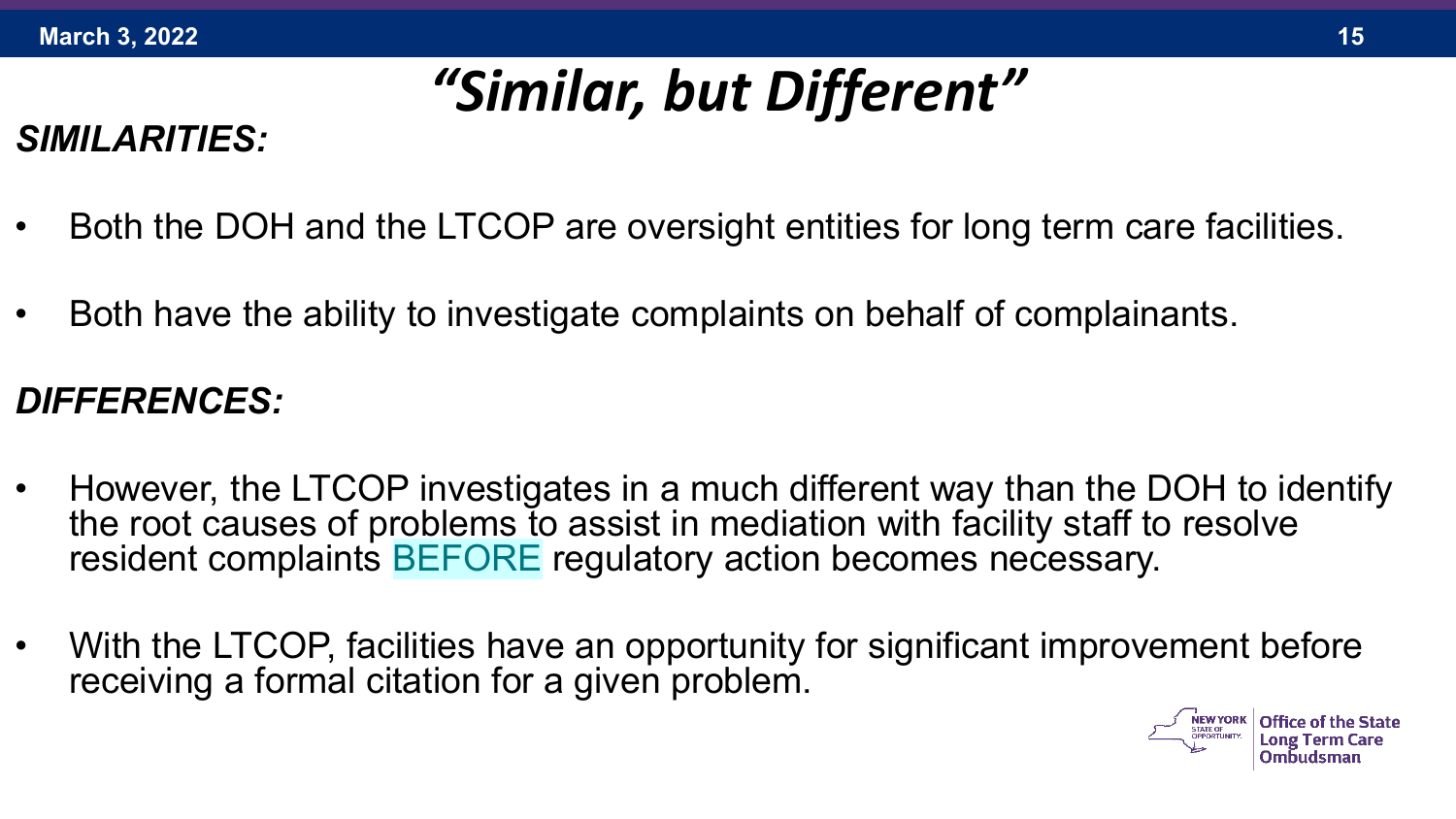

### Nursing Home Reform Law (in brief)

- $\cdot$  **In order to participate in Medicare/Medicaid, nursing home agrees** to meet the minimum standards set forth in federal law.
	- $\triangleright$  States may have additional protections; not less.
- Requires every resident is provided the care and quality of life services sufficient to attain and maintain their highest practicable physical, emotional, and psycho-social well-being.
- Lays out specific resident rights: care and monitoring to quality of life that maximizes choice, dignity and autonomy.
- Standards apply for all residents regardless whether care is paid for by Medicare, Medicaid, or private pay.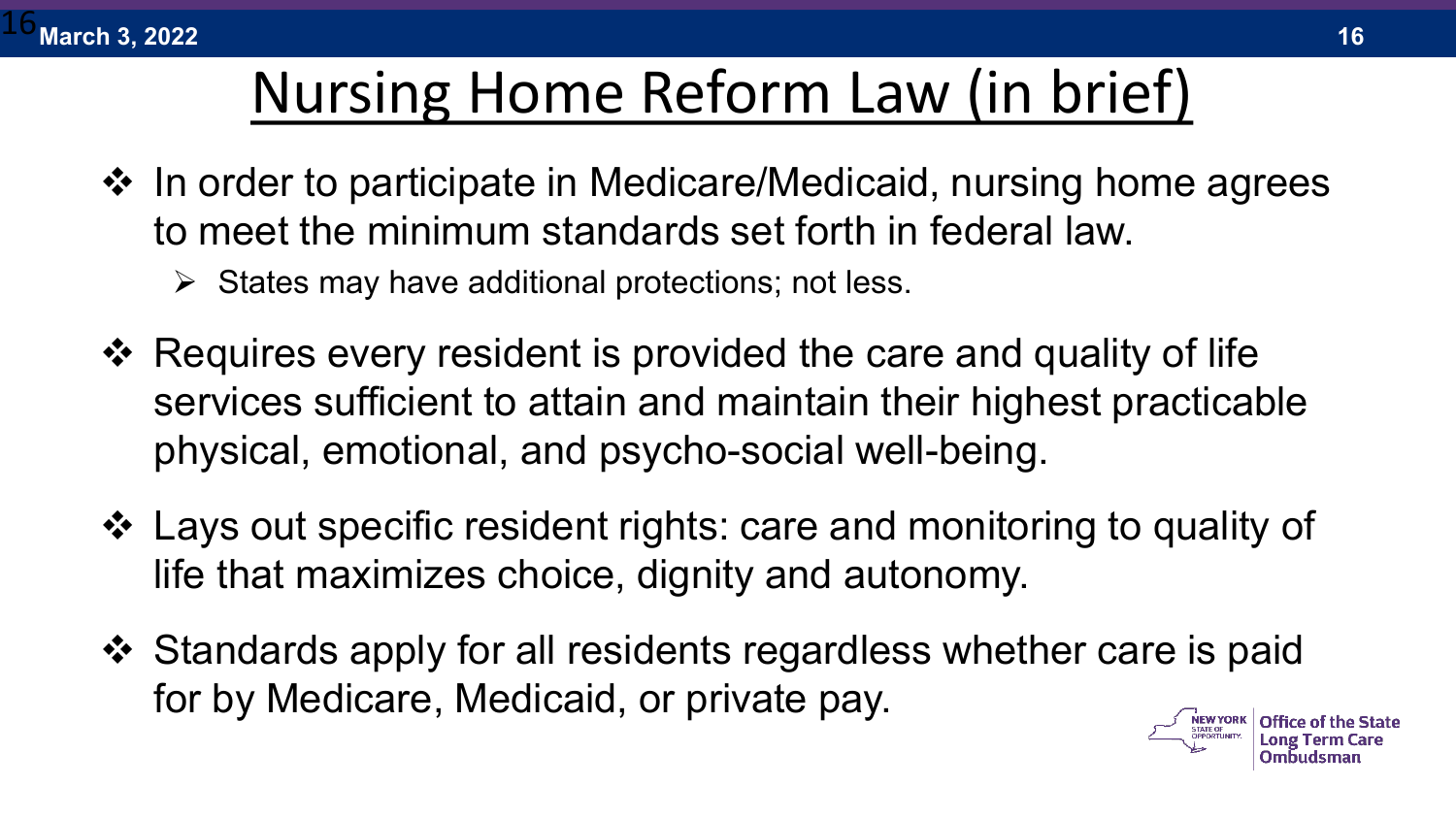

## Resident Rights

- ❖ Resident rights stem from "Person Centered Care"
- $\div$  Residents have the right to participate in their plan of care and this includes discharge planning.
- Every resident has the right to exercise their rights as a citizen/resident of the U.S. and as a resident of the facility.
- Every resident has a right to a dignified existence, self- determination, and communication with and access to persons and services outside the facility.
- Every resident has the right to be free from abuse, neglect, exploitation, and misappropriation of property.

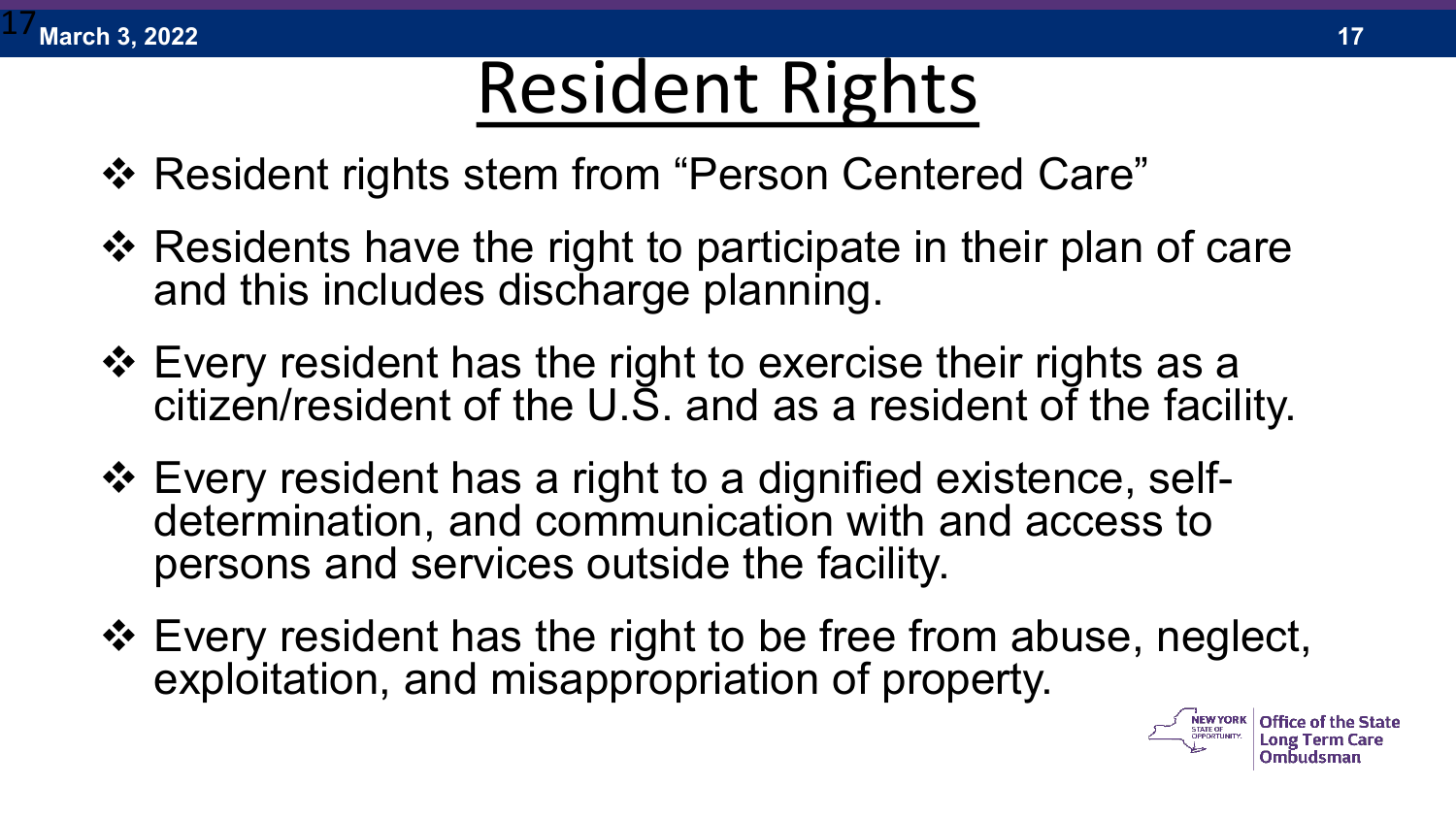

## Person Centered Care

- To focus on the resident as the locus of control and support the resident in making their own choices and having control over their daily lives. (42 CFR 483.5)
- Person Centered Care Planning: **Get a copy of the care plan!**
	- $\triangleright$  Based on resident's medical, nursing, mental, and psychosocial needs.
	- $\triangleright$  Based on resident's goals and desired outcomes.
	- $\triangleright$  Based on a comprehensive resident assessment that includes:
		- $\circ$  Customary routine, cognitive patterns, mood, ability to and methods of communication, and physical, dental, and nutritional status.
	- $\triangleright$  Services to be provided to attain or maintain the resident's highest practicable physical, mental, and psychosocial well-being
	- $\triangleright$  Resident's goals and desired outcomes
	- $\triangleright$  Discharge Planning
	- Quarterly reviews and care plan meetings: care plan is fluid.

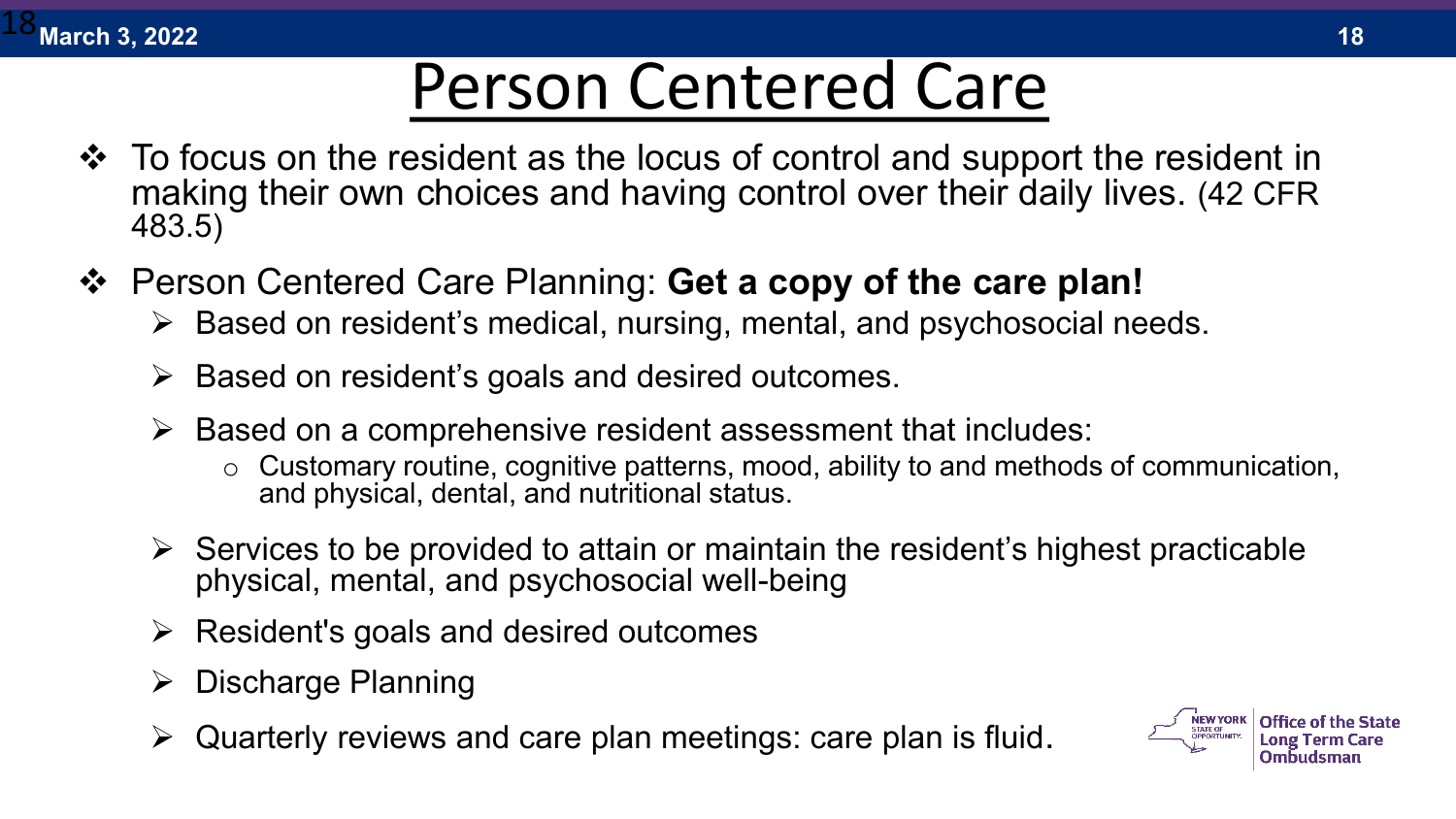

### Resident Right: Discharge Planning

- ❖ Discharge Planning: is part of the care plan!!!!
	- $\triangleright$  A process that generally begins on admission and involves identifying each resident's discharge goals and needs, developing and implementing interventions to address them, and continuously evaluating them throughout the resident's stay to ensure a successful discharge.
- ❖ Facilities must develop and implement an effective discharge planning process that focuses on:
	- $\triangleright$  The resident's discharge goals;
	- $\triangleright$  Prepares residents to be active partners in the process;
	- $\triangleright$  Post-discharge care; and
	- $\triangleright$  Reduction of factors leading to preventable readmissions.
- Resident (and representative if applicable) must be involved and asked about interest in returning to the community
	- $\triangleright$  10 NYCRR 415.3(c)- information on HCBS
	- **EXAINS** Section Q

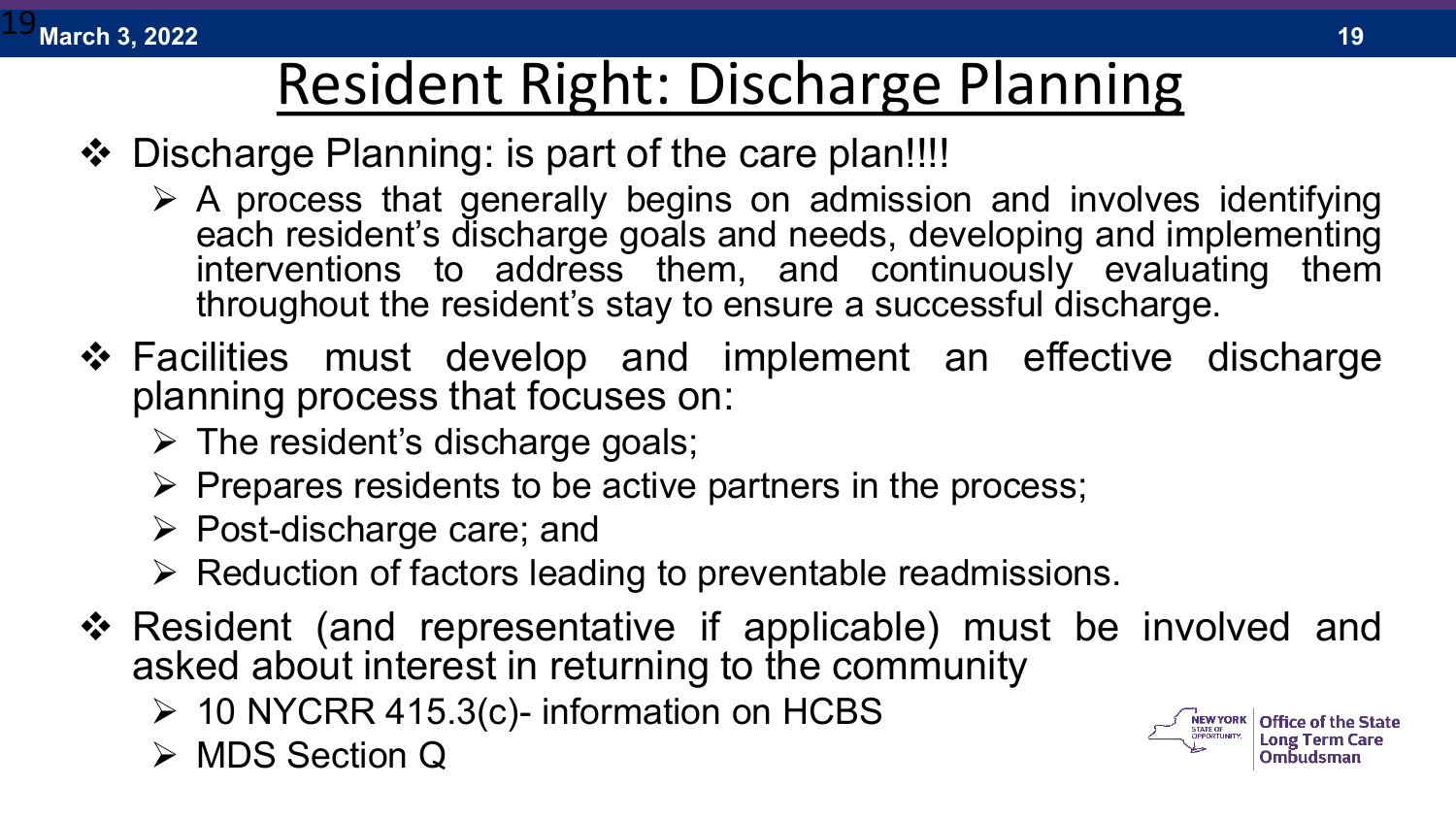

### 6 Allowable Reasons for Discharge

- 1) Necessary for the resident's welfare and the residents needs cannot be met at the facility;
- 2) Appropriate because the resident's health has improved sufficiently so the resident no longer needs the services provided by the facility;
- 3) Safety of individuals is endangered due to the clinical or behavioral status of the resident;
- 4) Health of individuals in the facility would otherwise be endangered;
- 5) Resident has failed, after reasonable and appropriate notice, to pay for (or to have paid) under Medicare or Medicaid at the facility; or
- 6) The facility ceases to operate.

#### **\*Every one of these allowable reasons can be involuntary!**

Ombudsman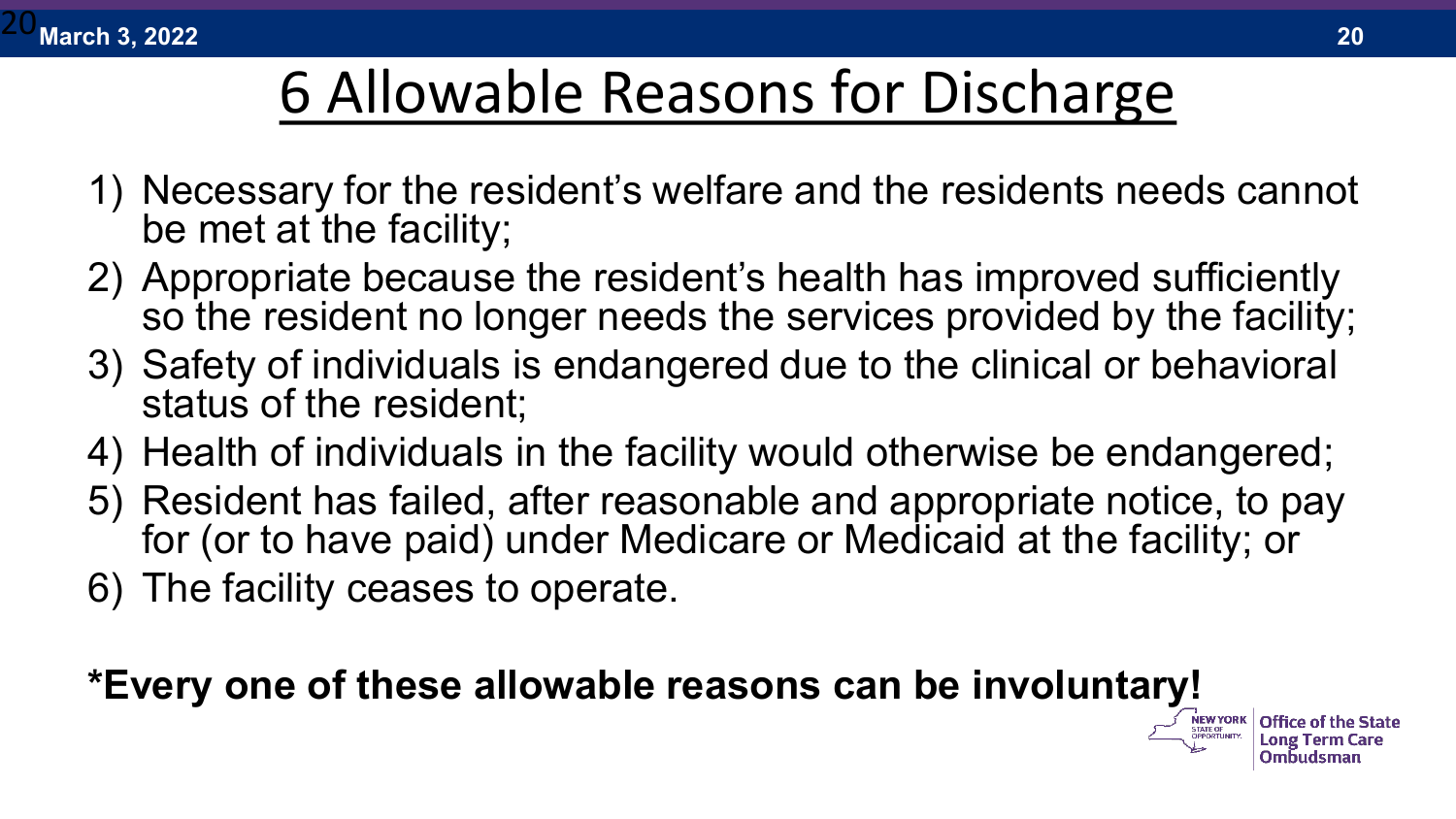

### Requirement: Written Notice

- Must be provided to the resident and resident's representative in a language and manner they understand;
- ❖ Reason for discharge/transfer;
- ❖ Effective date of discharge/transfer;
- ❖ Location to where the resident is being discharged/transfer;
- Statement of the resident's appeal rights, including contact information of the entity which receives appeals (i.e. NYSDOH), information on how to obtain an appeal form and assistance in completing the form and submitting the appeal hearing request;
- ❖ Name, address, and phone number of the State Long Term Care Ombudsman Program

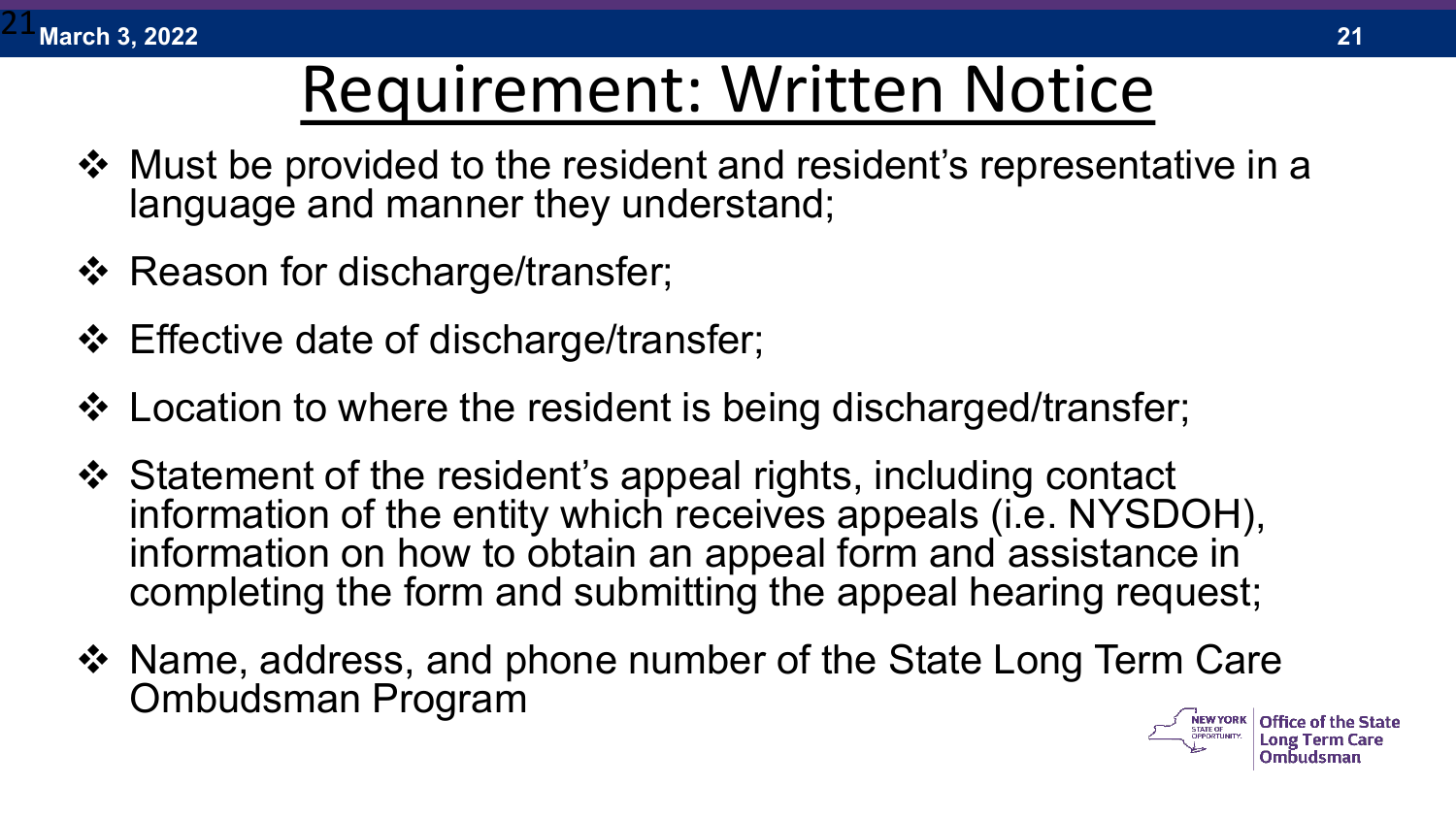### Written Notice : Timing Requirements

- ❖ General rule is written notice must be provided 30 days before discharge
- $\div$  However, 30 day written notice is not required when:
	- $\triangleright$  Safety or health of other individuals in the NH would be endangered;
	- $\triangleright$  Resident's health has improved sufficiently;
	- Resident's urgent medical needs necessitate an immediate transfer/discharge
	- $\triangleright$  Resident has not resided in the NH for 30 days
- **In the above situations, written notice may be given as "soon as practicable" but no later than the day the facility made the decision to discharge.**
- $\cdot$  It is inappropriate for the notice to be provided to the resident as they are being escorted out of the facility!
- ◆ NYS Public Health Law 2803-z: for facility-initiated transfer/discharge, at least 30 day written notice unless resident cannot be cared for safely, or is a danger to others. **Office of the State**

Ombudsman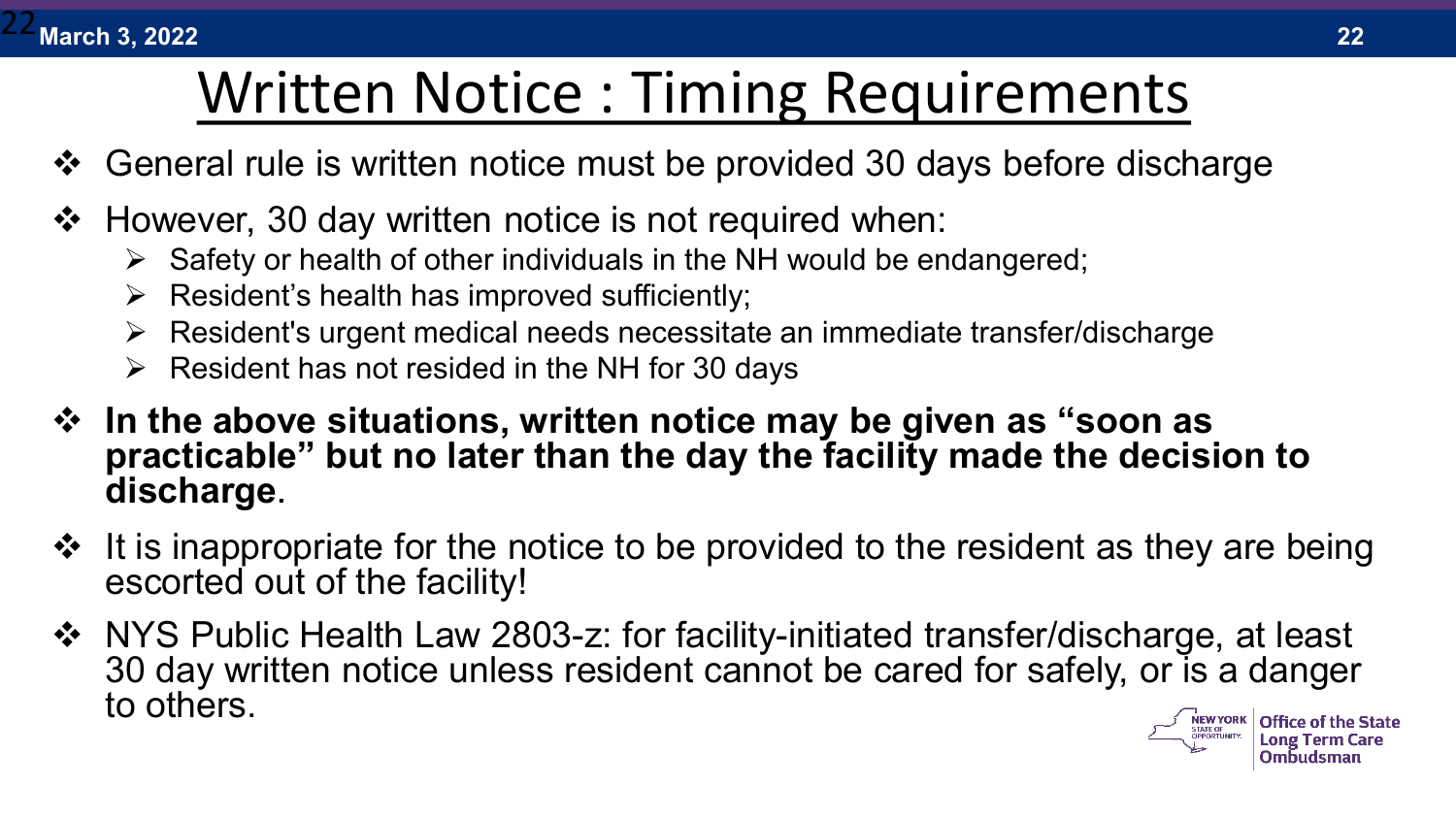

### Requirement: Safe Discharge Location

#### **The discharge location must be safe!**

- $\div$  To be determined "TBD" is never appropriate
- Questionable discharges: Hotel, Shelter, DSS
- ❖ Home of a relative or friend:
	- $\triangleright$  Does the relative/friend want the resident in their home?
	- $\triangleright$  Is the home safe?
- ❖ Is the discharge plan safe?

#### *New Public Health Law 2803-z*:

- $\cdot \cdot$  No facility shall initiate a discharge of a resident to the home of another individual without the written consent of the resident and the other individual and the other individual has received and acknowledged the discharge plan to address the resident's needs.
- $\cdot \cdot$  Prior to a facility initiating a discharge, it shall "use its best efforts" to secure appropriate placement or a residential arrangement for the resident, other than temporary housing assistance.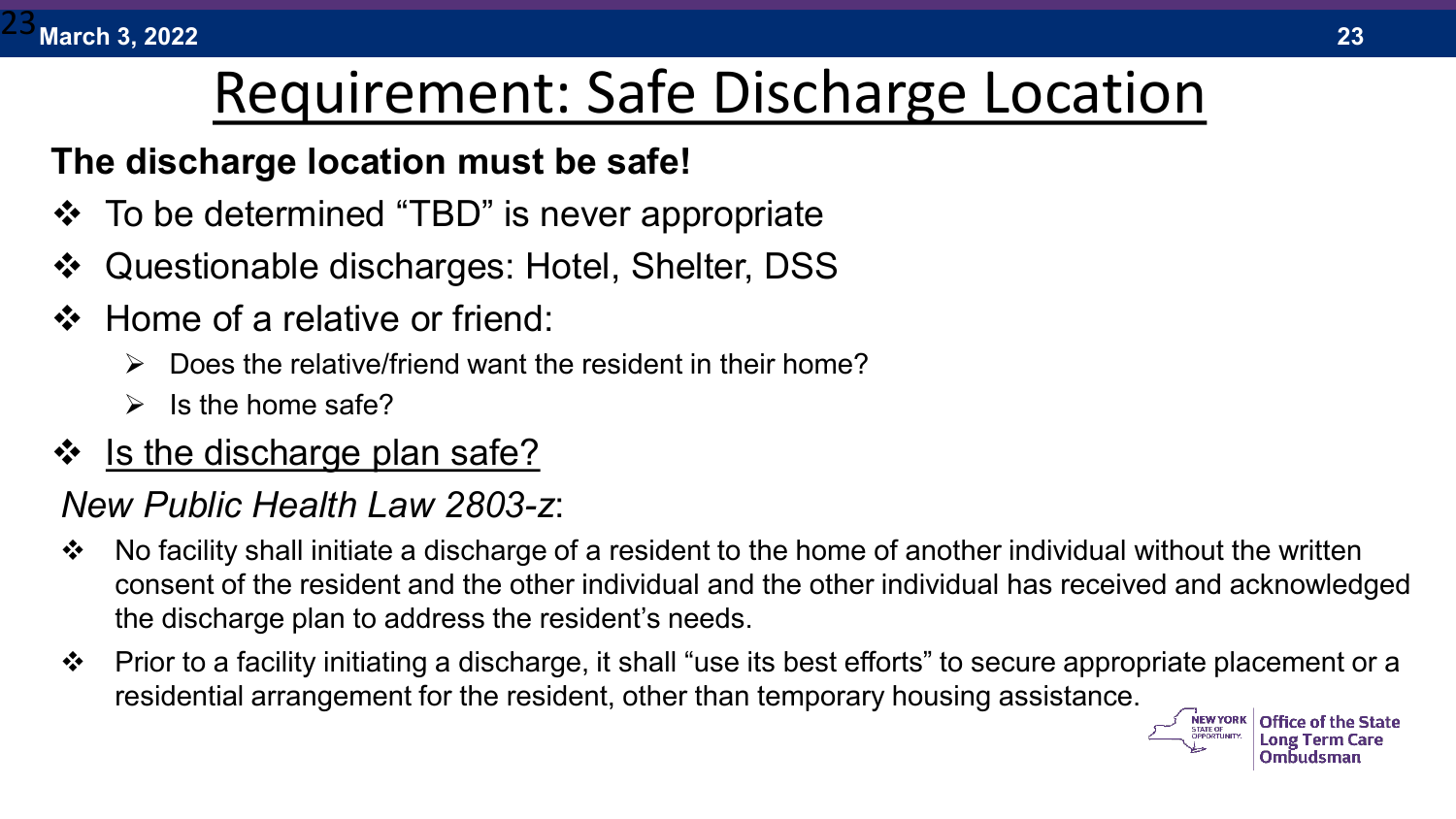## Requirement: Documentation

- ❖ NH is required to properly document the discharge in the resident's record and ensure appropriate information is communicated to the receiving provider.
- $\triangle$  The resident's physician must document the basis of the discharge.
- $\cdot$  If the reason for discharge is the resident's needs cannot be met, the physician documentation must include:
	- $\triangleright$  The specific resident need(s) that cannot be met;
	- $\triangleright$  How the facility attempted to meet the resident needs(s); and
	- $\triangleright$  The receiving facility's service available to meet the need(s) that cannot be met at the current facility.

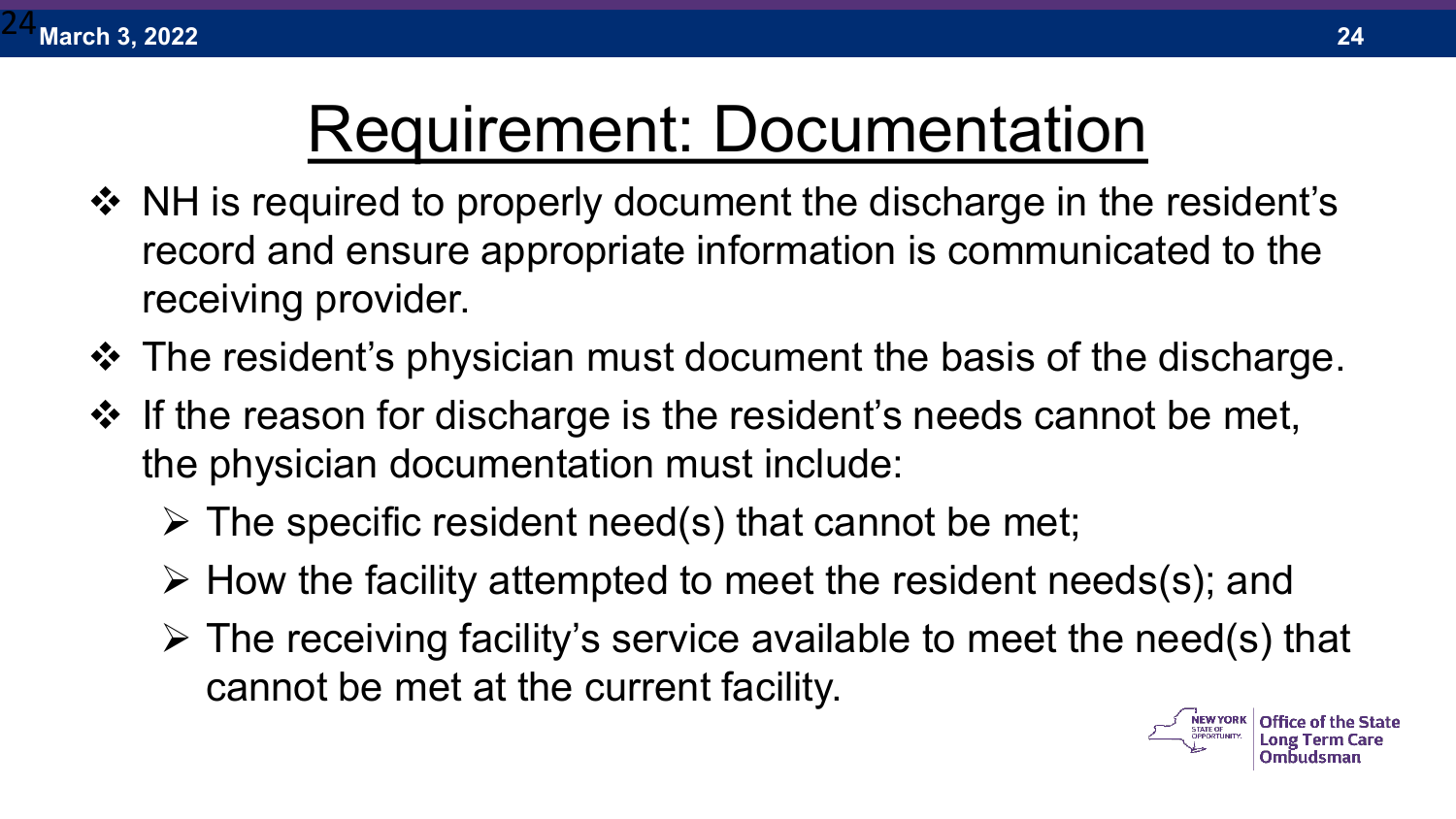

### Requirement: Sufficient Orientation

#### ❖ Requirements of the NH:

- $\triangleright$  Provide and document sufficient preparation and orientation to residents to ensure safe and orderly discharge/transfer.
- $\triangleright$  Provide information to the resident (and representative) in a form and manner the resident can understand.
- $\triangleright$  Provide the resident (and representative) with the opportunity in deciding where the resident will reside after discharge.
- $\triangle$  **These requirements are the same regardless whether the** discharge/transfer is voluntary or involuntary

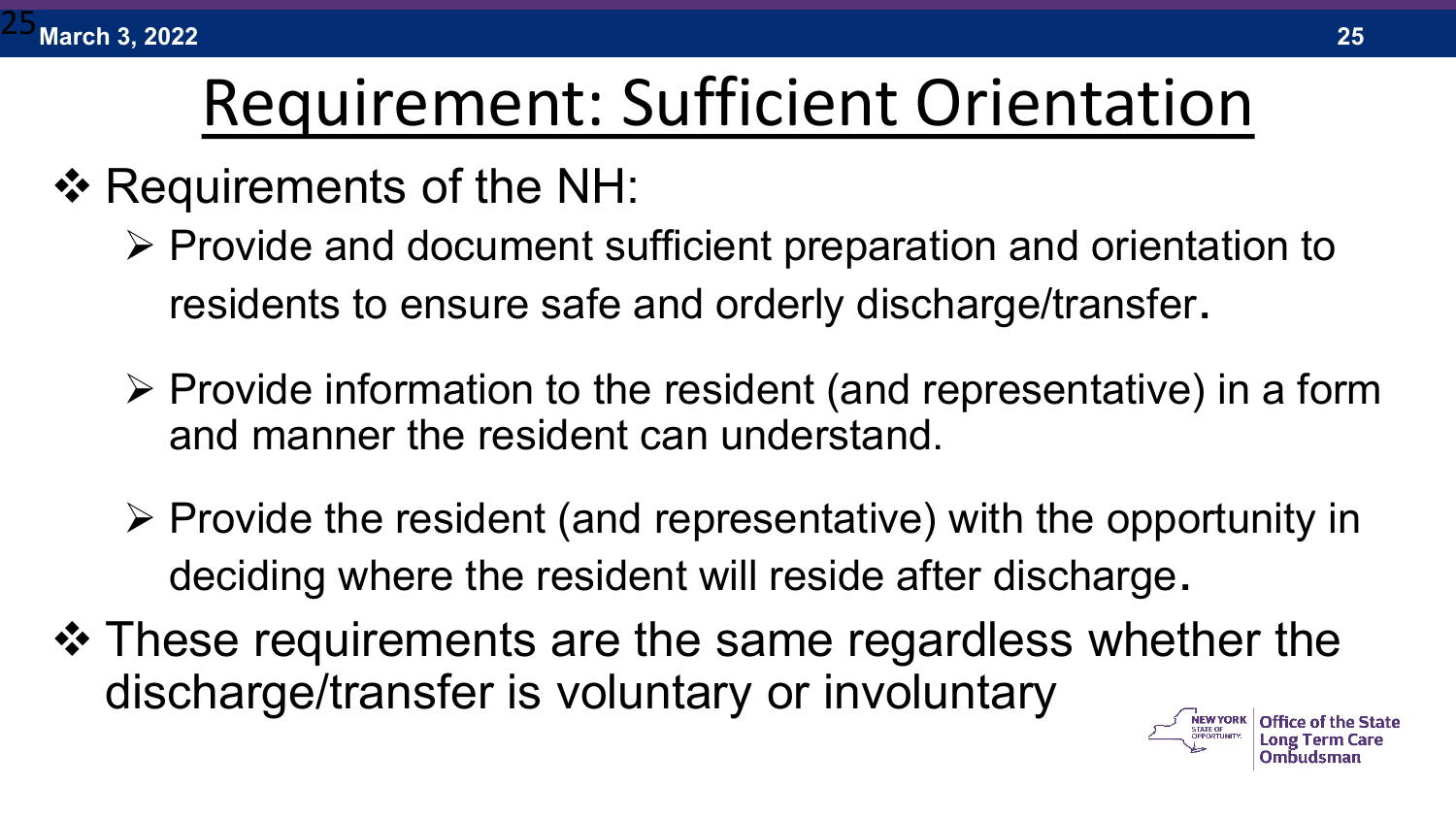

### Requirement: Discharge Plan Summary

- ❖ Summary of resident's stay: diagnoses, course of illness/treatment or therapy, and pertinent lab, radiology and consultation results;
- ❖ Final summary of resident's status;
- ❖ Reconciliation of all pre-discharge medications with the resident's post-discharge medications (both prescribed and over-the-counter); and
- ❖ Post-discharge plan of care that is developed with the participation of the resident, and with the resident representative (with resident consent).
	- $\triangleright$  Including where the individual will live, arrangements for follow-up care, and any post-discharge medical and non-medical services.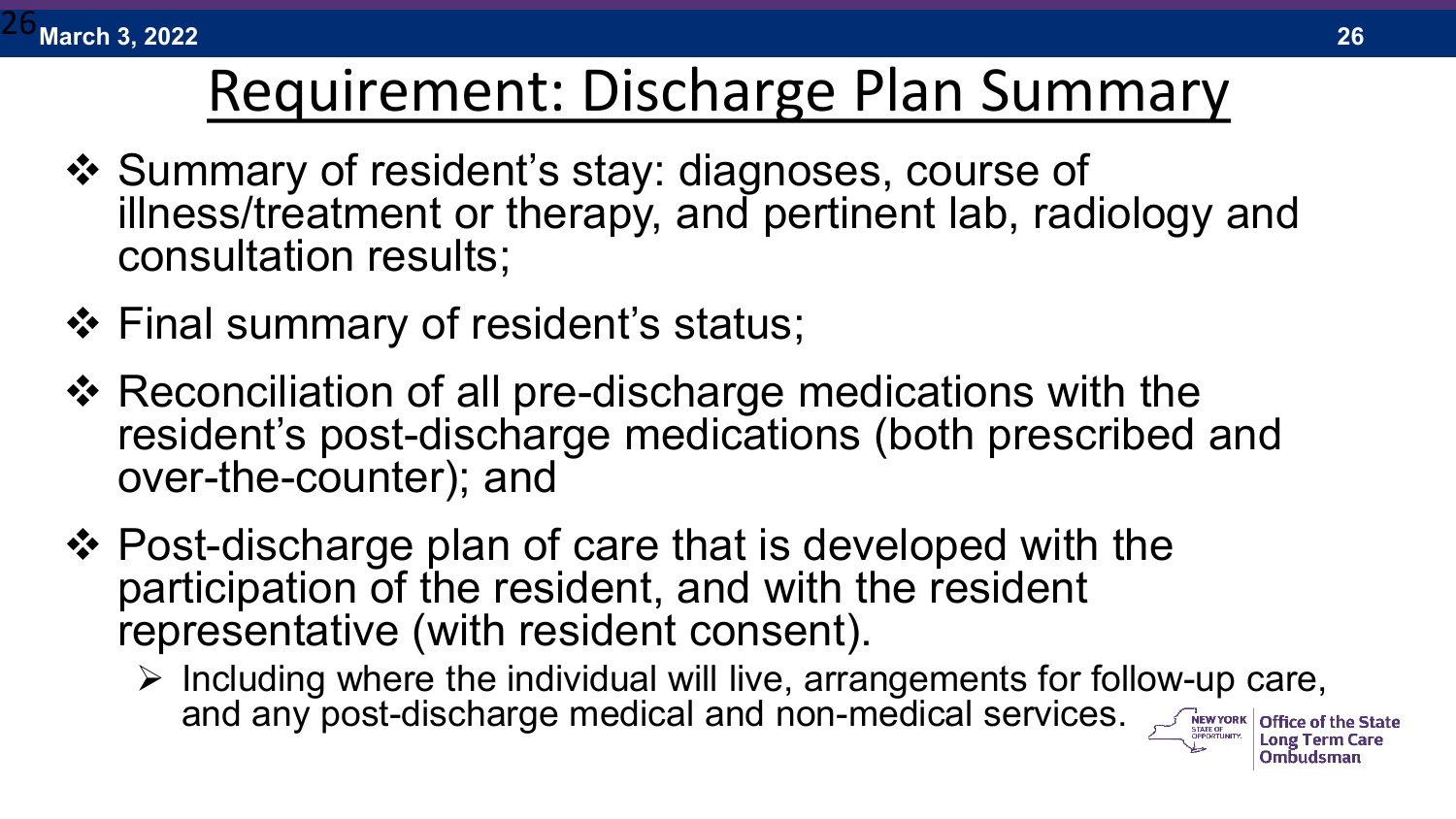

#### Resident Right: Appealing the Discharge/Transfer

Step 1: Contact NYS DOH to file an appeal.

- Call: 1-888-201-4563 and clearly state you are appealing a discharge from the facility.
- $\div$  Email: nhintake@health.ny.gov
- **The resident has the right to remain in the NH pending an appeal determination.**   $(Exception: endangerment \rightarrow hospital)$

Step 2: NYS DOH will request a copy of the notice from the facility to review it for validity 'on its face.'

- $\div$  If notice is invalid, facility will be informed it cannot discharge resident.
- $\div$  If valid  $\rightarrow$  Step 3

Step 3: NYS DOH Bureau of Adjudication

- Sets the date/time/place of the hearing before an Administrative Law Judge (ALJ)
- $\div$  Hearing will typically be where the resident is located
	- $\triangleright$  Currently hearings are being held virtually during COVID-19.

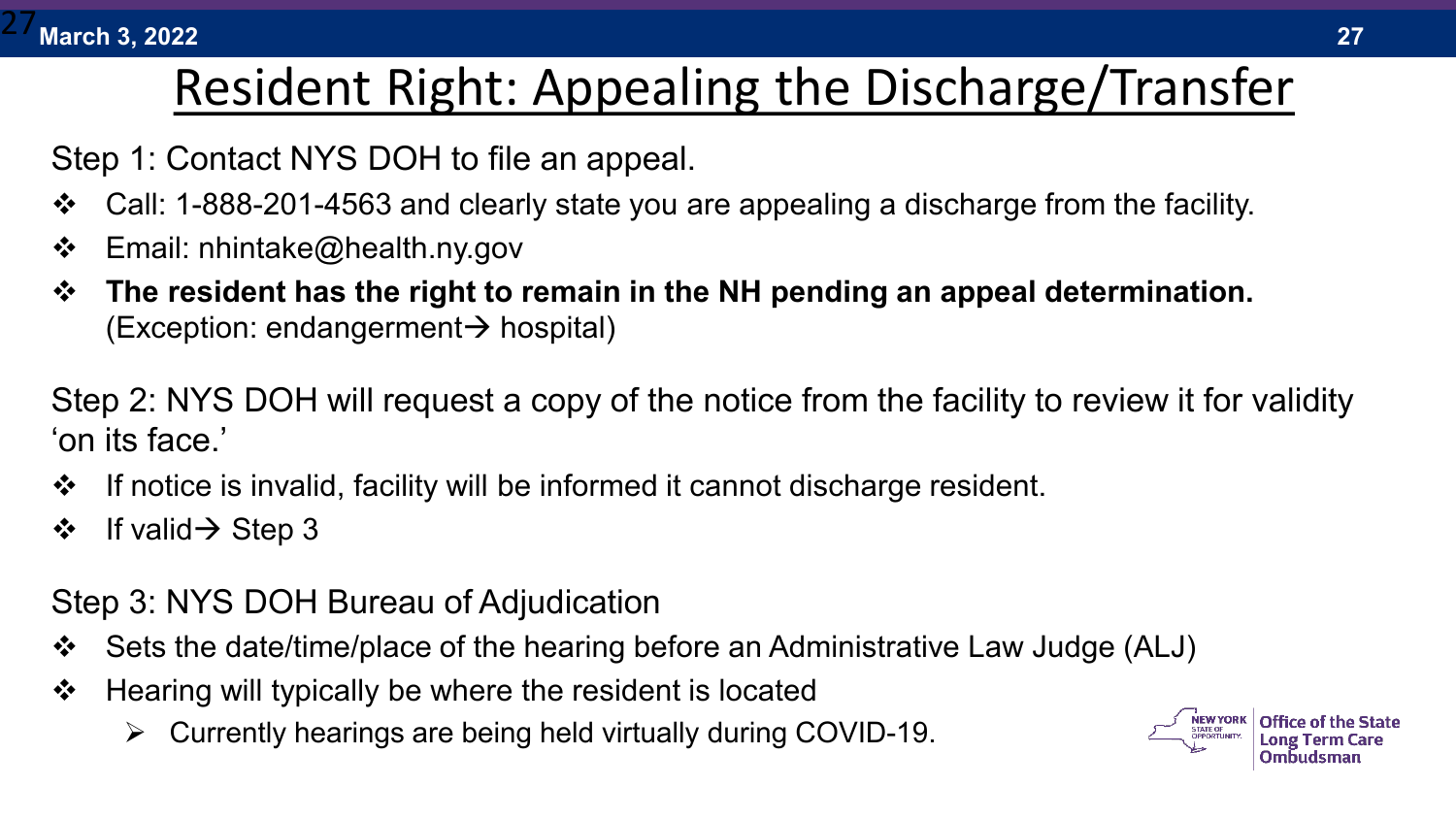

#### Issue: Nursing Home to Nursing Home Transfer

- $\cdot$  In general: transfer to another nursing home is inappropriate!
- Common legal reasons for discharge that are used to transfer resident to a different nursing home:
	- $\triangleright$  Resident's welfare and/or resident's needs cannot be met at the facility.\*
	- $\triangleright$  Residents health has improved sufficiently so the resident no longer needs the services provided by the facility.
- Transfer for Long-Term Care ("LTC") or Long-Term Placement ("LTP") is not one of the 6 reasons to move a resident to another facility.
	- Every nursing home in NYS is dually Medicare & Medicaid certified.
	- $\triangleright$  If a resident exhausts Medicare coverage of the nursing home stay and is now classified as someone who needs "LTC" or "custodial" care, the facility cannot claim they do not have any beds available for "LTC" and transfer the resident.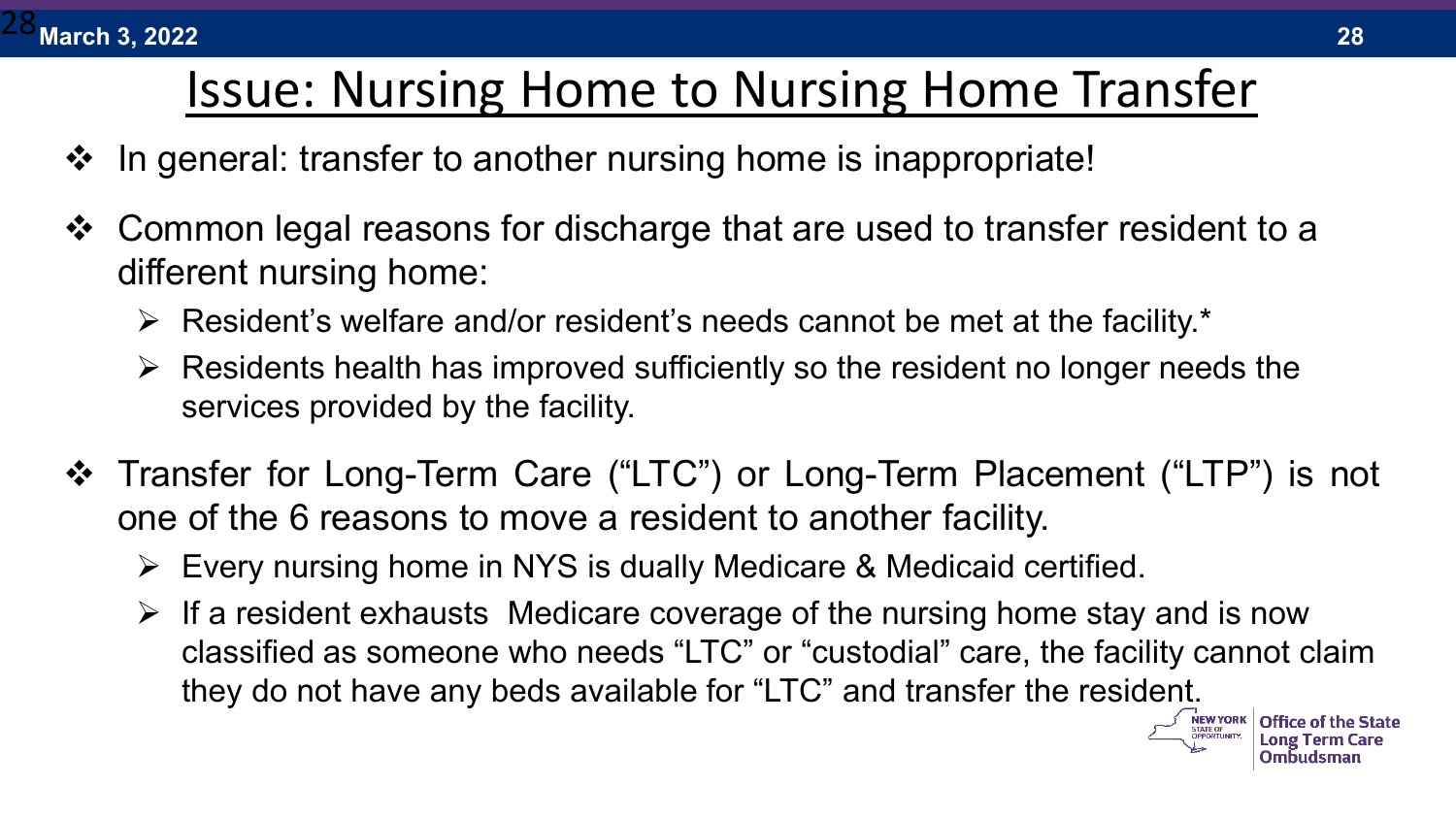

#### Issue: Medicare Coverage Ends

*When Medicare coverage of the nursing home stay is exhausted or terminated by Medicare, the Medicare Plan, or the facility.* 

- $\cdot$  If this occurs, the resident is responsible to ensure the NH is still paid, whether it is through private funds or Medicaid.
	- $\triangleright$  Non-payment is a reason for discharge!
- "Jimmo" standard: **there is no improvement standard for Medicare coverage**!
	- An **assessment** of the resident's clinical condition shows specialized judgment, knowledge, and skills of a qualified therapist are **necessary** for the performance of a **safe** and **effective** program.
	- $\triangleright$  This includes a maintenance program!
- Discharge planning can and should start on day 1

For more information visit the Center for Medicare Advocacy:

[https://www.medicareadvocacy.org/medicare-info/improvement-standard](https://www.medicareadvocacy.org/medicare-info/improvement-standard/)

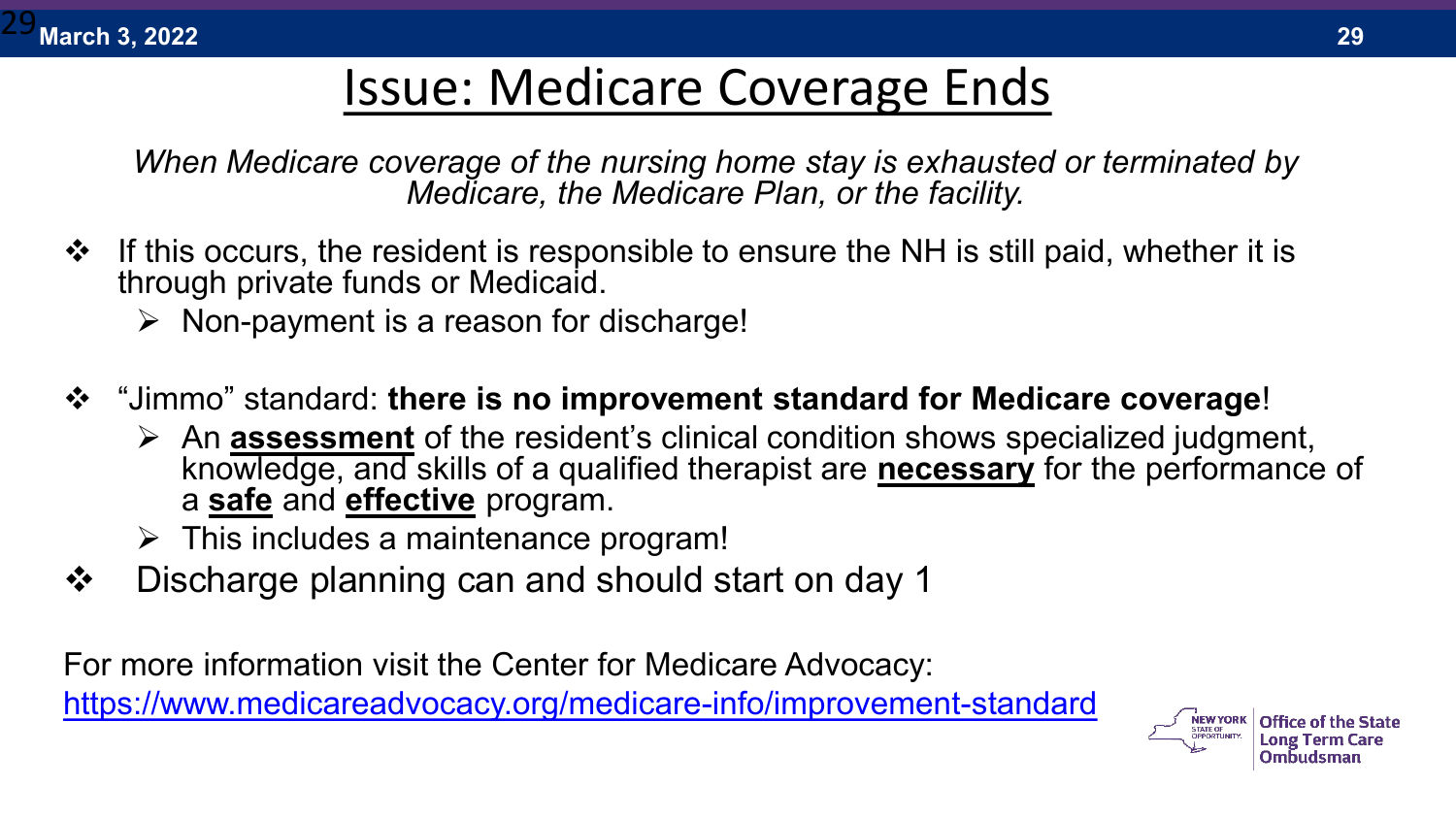

### Issue: "Patient Dumping" at Hospitals

*When nursing home transfers the resident to a hospital and refuses to readmit them to the first available bed.* 

#### Reasons why facility would do this?

- Resident (or family) is labeled as 'difficult'
- Resident has 'behaviors' that the facility chooses not to properly treat/provide care for

#### Reason used by facility for discharge:

- Necessary for resident's welfare and resident's needs cannot be met
- ❖ Safety/Health of individuals in facility is endangered

#### Things to remember:

- Discharge to hospital is never appropriate!
- ◆ Decision to discharge a resident should not be made based on the time of transfer to the hospital!
- $\cdot$  Discharge notice must be issued to the resident (and designated representative)!

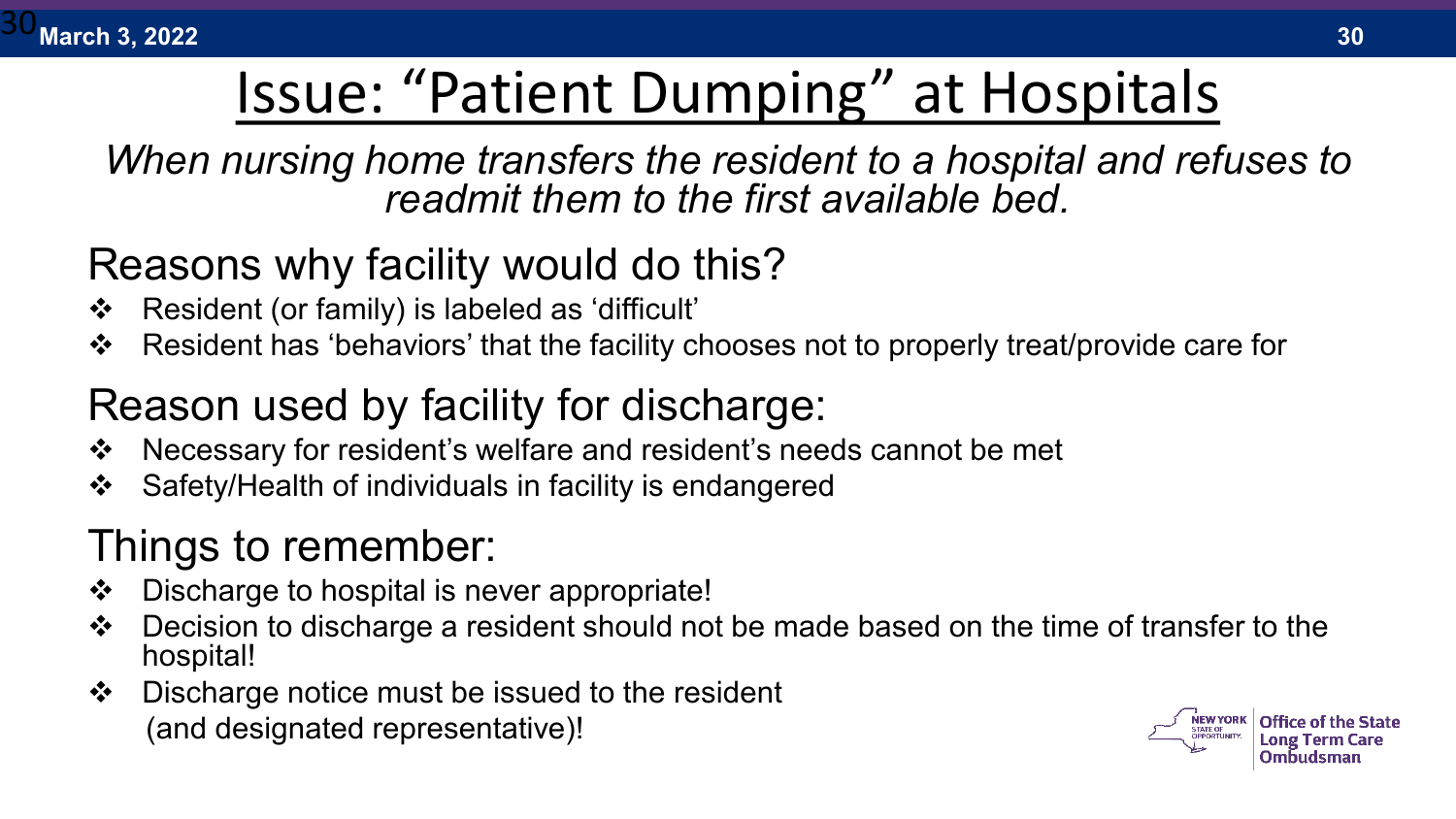**March 3, 2022 31** 31

## Staffing Requirements

- $\div$  No mandated staffing ratios in federal regulation:
	- 24 hour nursing care by licensed nurses and other personnel;
	- RN on staff at least 8 consecutive hours/7 days a week.
- \*New *eff. Jan 1, 2022*: Maintain daily average staffing equal to 3.5 hours per resident per day (RN,CNA,LPN)- PHL 2895-b
	- 2.2 CNA/TNA
	- 1.1 RN and/or LPN care
- Enforcement of new law on hold (facilities must still meet "sufficient" standard).
- $\div$  Know the nursing homes staffing information:
	- Required to be posted daily
	- CMS Payroll Based Journal (PBJ) Data: [https://data.cms.gov](https://data.cms.gov/)
	- LTCCC: user-friendly PBJ data
	- <https://nursinghome411.org/nursing-home-data-information/staffing/>

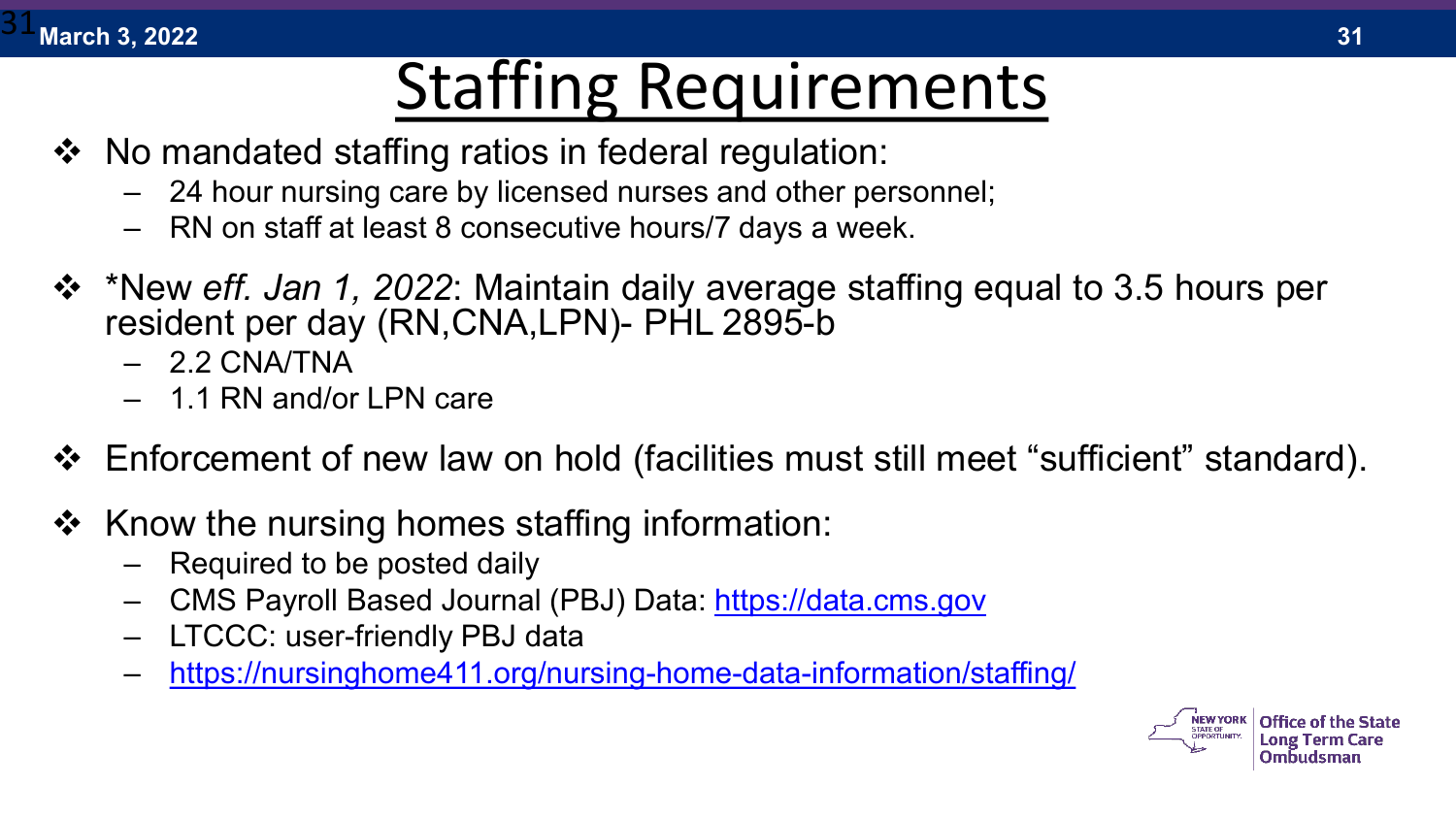

### Ombudsman Advocacy-Summary

- ❖ Ombudsmen are not case managers
- Educate, inform, empower, advocate:
	- $\triangleright$  Resident rights
	- $\triangleright$  Care planning and discharge planning
	- How to appeal an involuntary discharge/transfer
	- $\triangleright$  Quality care and quality life
- ❖ Connect residents to resources:
	- $\triangleright$  Independent Living Centers/Open Doors
	- Legal Services
	- Local Resources (OFAs, NY Connects, County, etc.)



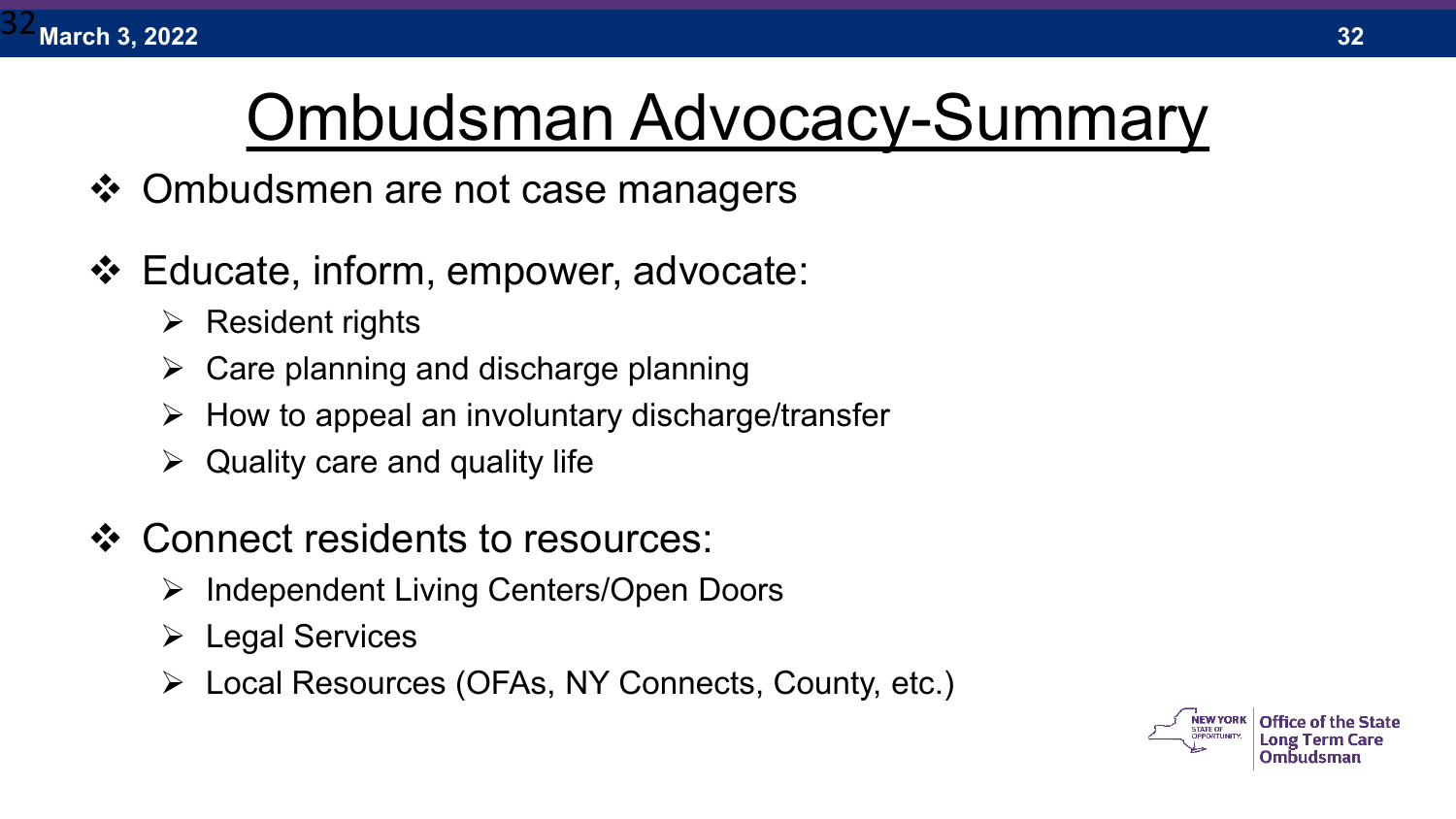

#### Center for Elder Law & Justice

- Non-profit legal services agency, providing free full legal representation in ten WNY counties. (716) 853-3087 ; elderjusticeny.org
- ❖ Senior Legal Advice Helpline- NYS Residents
	- **Filter 1.5 Free legal help for New Yorkers 55+**
	- Answers to brief legal questions and referrals to legal resources across NYS; including nursing home residents rights questions and concerns.
	- Monday through Friday from 9:00am to 11:00am EST at 1-844-481-0973. You can also call and leave a message outside of those hours, and e-mail us at any time at [helpline@elderjusticeny.org.](mailto:%20helpline@elderjusticeny.org) A licensed attorney will respond to you within 2-3 business days.
- Contact:

Lindsay Heckler (716) 853-3087 x212 [lheckler@elderjusticeny.org](mailto:lheckler@elderjusticeny.org)

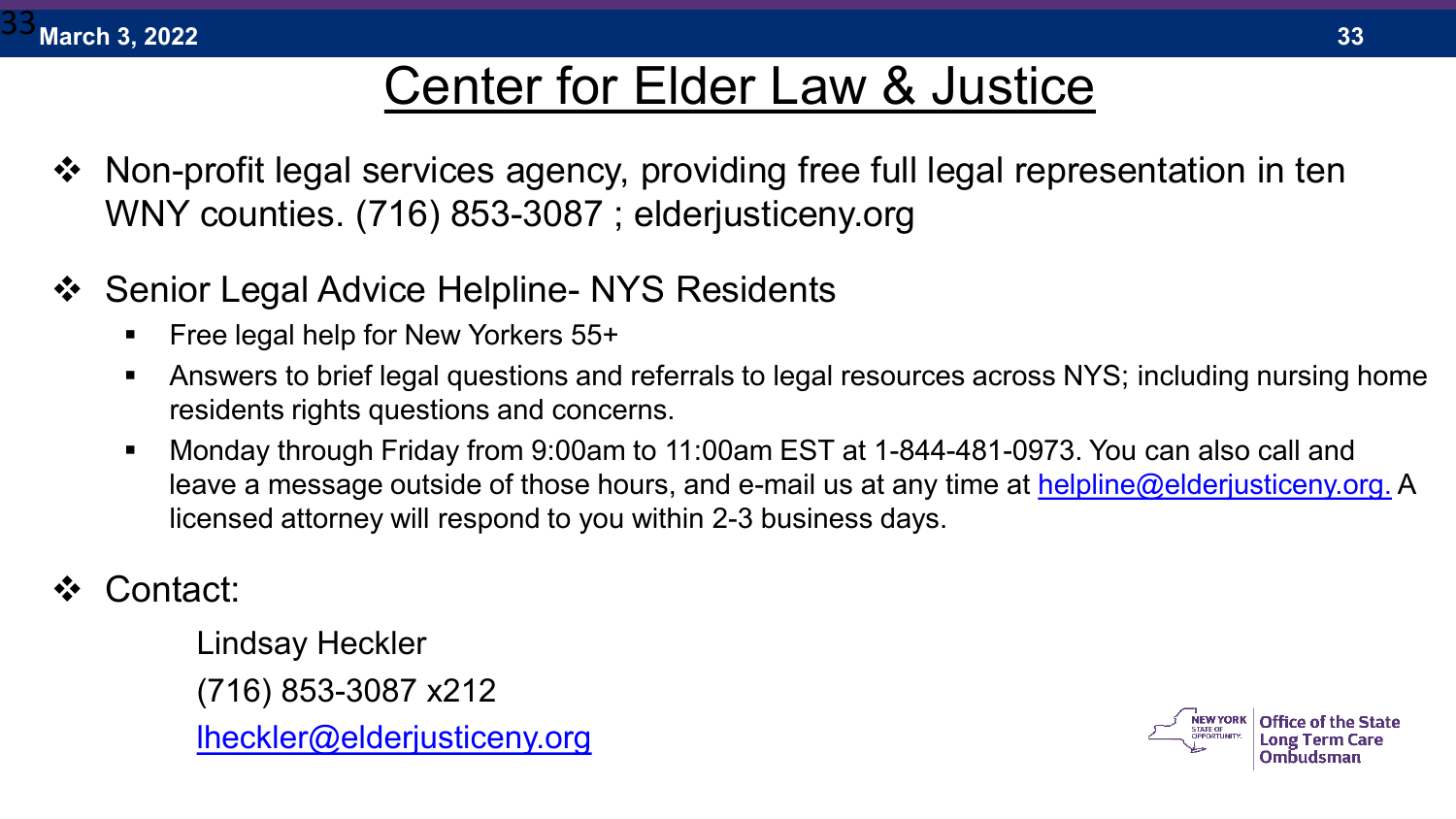

### Resources

- ❖ Center for Elder law & Justice
	- <https://elderjusticeny.org/resources/long-term-care-resources/>
	- <https://elderjusticeny.org/about/news/>
- ❖ Long Term Care Community Coalition
	- <https://nursinghome411.org/>
	- <https://nursinghome411.org/learn/>
	- <https://nursinghome411.org/data/>
- ❖ National Consumer Voice
	- <https://theconsumervoice.org/>



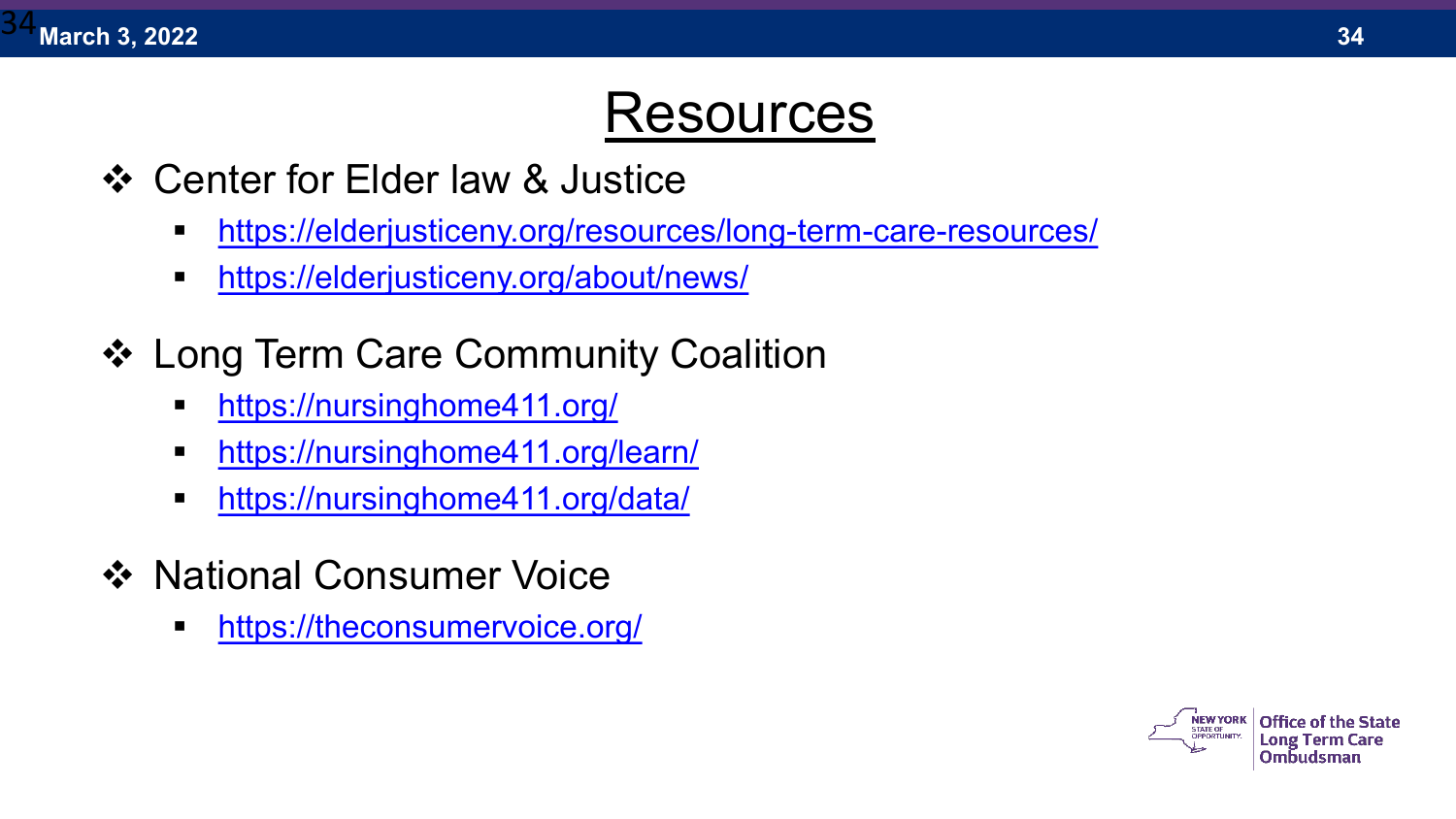**March 3, 2022 35**



# **Office of the State Long Term Care<br>Ombudsman**

### 1-855-582-6769

## https://ltcombudsman.ny.gov/